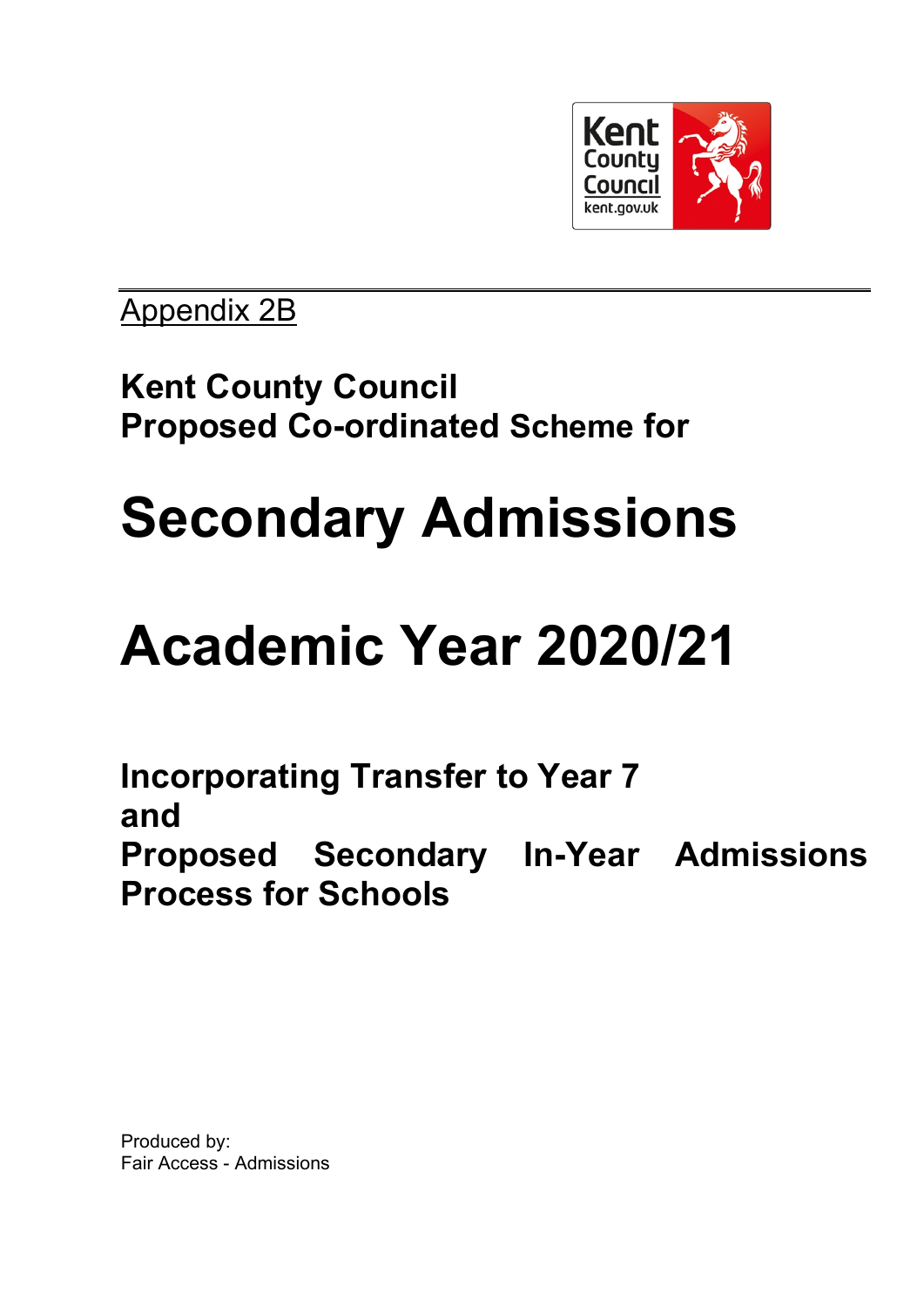|                                                             | <b>Page Number</b> |
|-------------------------------------------------------------|--------------------|
| Introduction / Background                                   | -3                 |
| Section 1 – Details of the Co-ordinated Scheme for $ $ 4-15 |                    |
| Transfer to Year 7                                          |                    |
| Section 2 – Details of the Secondary In-Year $16-21$        |                    |
| <b>Admissions Process</b>                                   |                    |
| Section 3 – Glossary of Terms                               | $22 - 23$          |

# **Contact Details**

Fair Access - Admissions Room 2.20 Sessions House County Hall Maidstone Kent, ME14 1XQ

Tel: 03000 412121 E-mail: [kent.admissions@kent.gov.uk](mailto:kent.admissions@kent.gov.uk)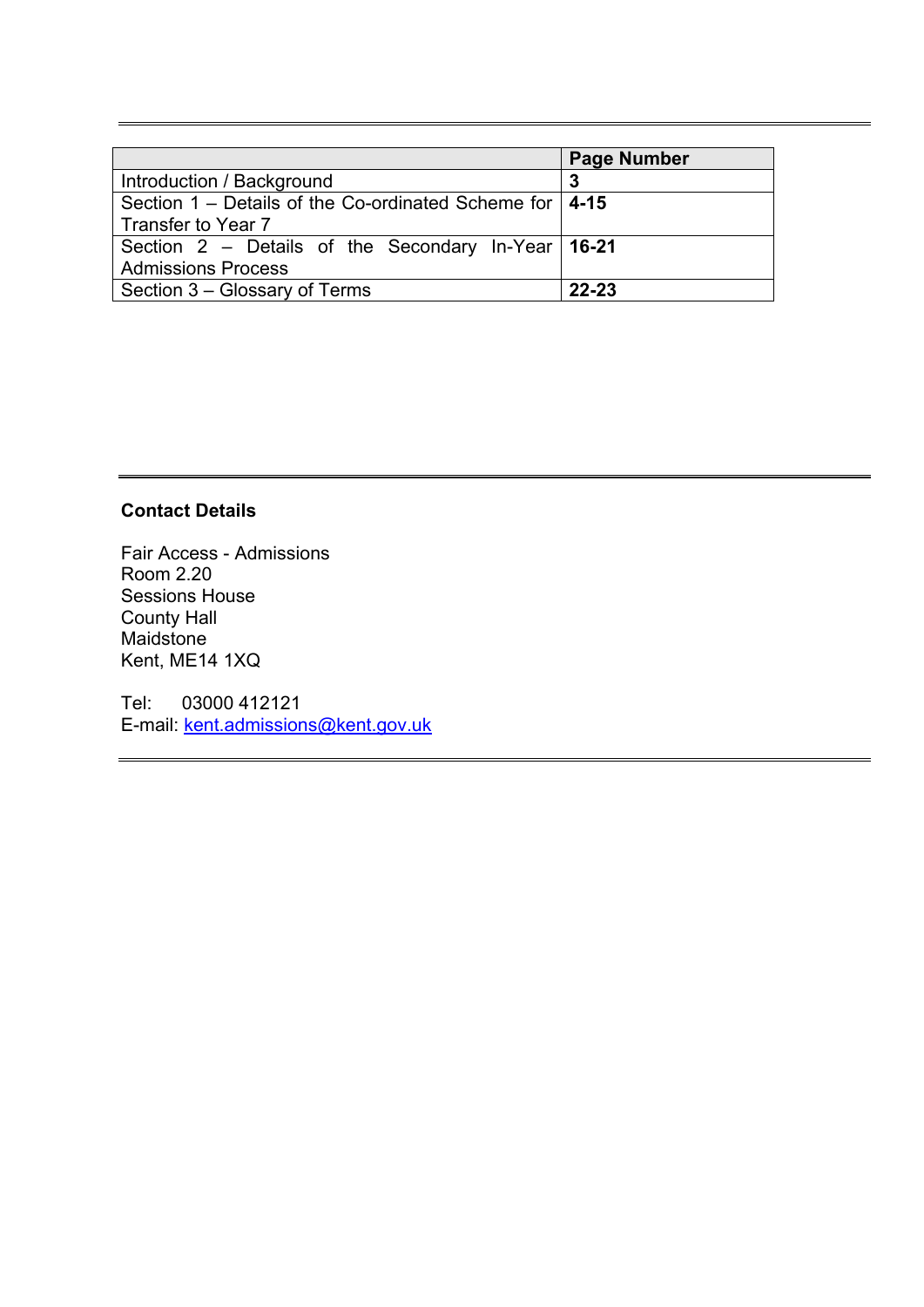Each year, the Local Authority is required to draw up, consult on and determine:

- Co-ordinated admission arrangements (schemes) for all schools in the Local Authority area for entry at the normal time of admission (Year 7 for Secondary schools, Year R for Infant and Primary schools and Year 3 for Junior schools).
- There is a duty on the LA to secure agreement from all admission authorities including Academies in Kent. If the LA does not secure agreement from all the admission authorities and Academies in Kent it must inform the Secretary of State who will impose a scheme to which all schools and Academies must adhere.
- This consultation ran from 9.00 am on 29 October 2018 until midnight on 14 December 2018. Every Kent School, Academy and Co-ordinating Free School or UTC is required to agree to the admissions scheme and adhere to it. **Kent County Council made it clear in its consultation that it would constitute full acceptance to the proposed scheme if schools chose not to respond.**
- Cranbrook School is the only school in Kent with a normal point of entry at Year 9, in addition to a regular Year 7 intake. For Kent resident's application forms for Year 9 are available from the school or the KCC website and will be processed broadly in line with the Year 7 transfer arrangements set out in this scheme. Non-Kent parents must apply through their home authority's In Year admissions process. Year 7 applications are processed in line with the co-ordinated process detailed below.
- Leigh UTC is the only school in Kent with a normal point of entry at Year 10, in additional to a regular Year 7 intake. For Kent resident's application forms for Year 10 are available from the school or the KCC website and will be processed broadly in line with the Year 7 transfer arrangements set out in this scheme. Non-Kent parents must apply through their home authority's co-ordinated UTC process. Year 7 applications are processed in line with the co-ordinated process detailed below.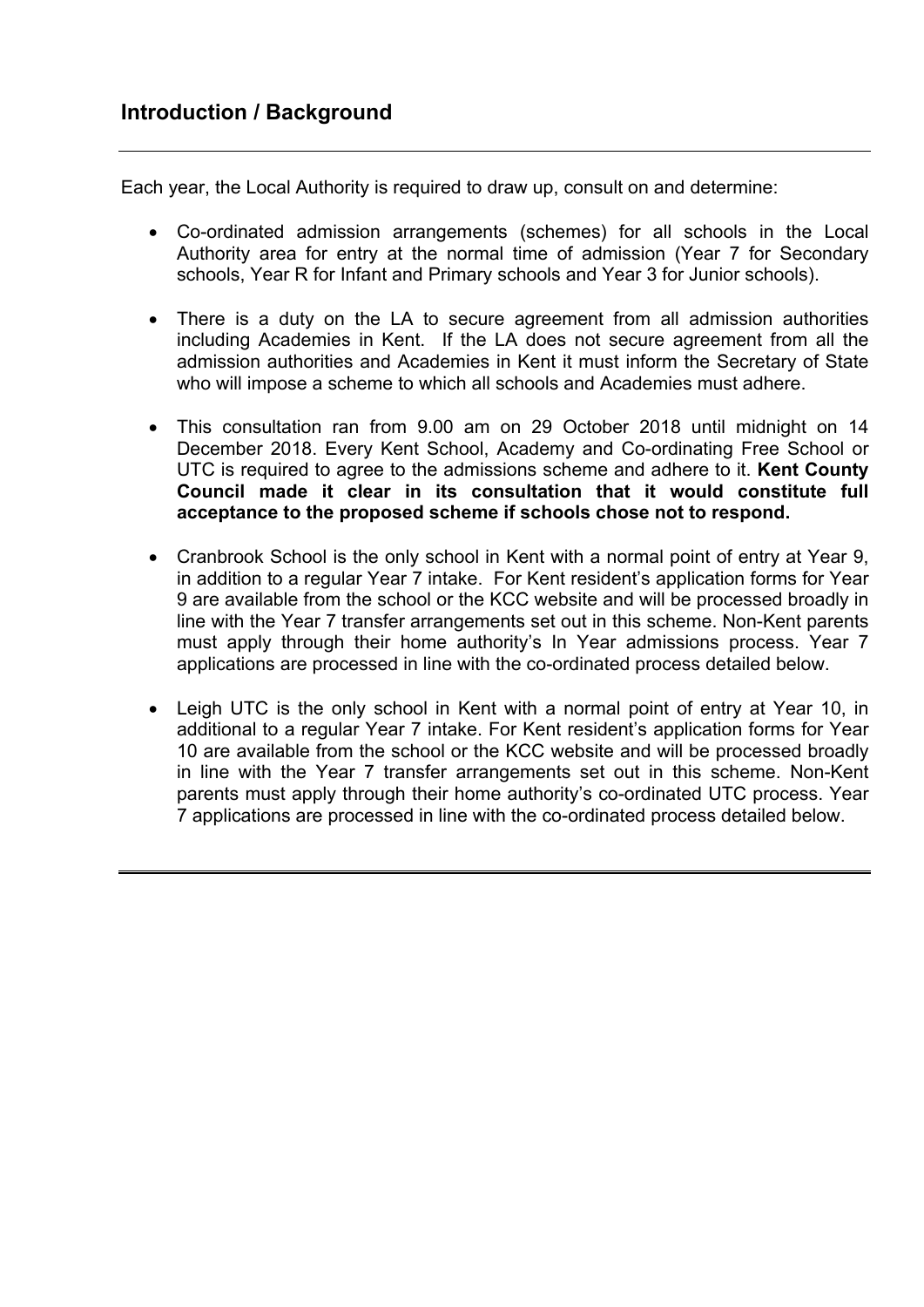# **Section 1 – Details of the Co-ordinated Scheme for Transfer to Year 7**

This section details the Co-ordinated Scheme for Transfer to Year 7 in Secondary Schools in September 2020.

Year 7 applications are normally for children born between 1 September 2008 and 31 August 2009.

### **The Key Scheme dates are:**

| <b>Key Action</b>                                                                             | <b>Scheme Date</b>                |
|-----------------------------------------------------------------------------------------------|-----------------------------------|
| <b>Registration for testing opens</b>                                                         | Monday 3 June 2019                |
| <b>Closing date for registration</b>                                                          | Wednesday 3 July 2019             |
| <b>Application for Secondary Transfer opens</b>                                               | Monday 2 September 2019           |
| Test date for pupils in Kent Primary schools                                                  | Thursday 12 September 2019        |
| Test date for pupils not in Kent Primary schools                                              | <b>Saturday 14 September 2019</b> |
| <b>Assessment decision sent to parents</b>                                                    | Thursday 17 October 2019          |
| National closing date for application forms                                                   | Thursday 31 October 2019          |
| Summary of<br>applicant numbers<br>sent<br>to                                                 | By Friday 13 December 2019        |
| Secondary schools (plus info for those needing                                                |                                   |
| to arrange additional testing)                                                                |                                   |
| Full applicant details sent to all Kent Secondary                                             | By Monday 6 January 2020          |
| schools<br>ranking<br>against<br>for<br>their<br>over-                                        |                                   |
| subscription criteria                                                                         |                                   |
| Ranked lists returned to Kent County Council by                                               | No later than Thursday<br>16      |
| all schools. Deadline for school to inform Kent                                               | January 2020                      |
| County Council of wish to offer in excess of PAN                                              |                                   |
| Secondary schools sent list of allocated pupils -                                             | Tuesday 25 February 2020          |
| Primary schools informed of destination of pupils                                             |                                   |
| National Offer Day: e-mails sent after 4pm and                                                | Monday 2 March 2020               |
| letters sent 1 <sup>st</sup> class                                                            |                                   |
| Schools send out welcome letters no earlier than                                              | <b>Wednesday 4 March 2020</b>     |
| Deadline for late applications and waiting list<br>requests to be included in the Kent County | Monday 16 March 2020              |
| Council reallocation stage. Also the date by                                                  |                                   |
| which places should be accepted or declined to                                                |                                   |
| schools.                                                                                      |                                   |
| Date Kent County Council will send schools                                                    | Thursday 19 March 2020            |
| reallocation waiting lists for ranking against their                                          |                                   |
| over-subscription criteria                                                                    |                                   |
| Schools to send their ranked reallocation waiting                                             | Thursday 26 March 2020            |
| list and acceptance and refusals to KCC                                                       |                                   |
| Deadline for lodging appeals                                                                  | Friday 27 March 2020              |
|                                                                                               |                                   |
| Kent County Council to reallocate places that                                                 | Wednesday 22 April 2020           |
| have become available from the schools' waiting                                               |                                   |
| lists. After this point, schools will take back                                               |                                   |
| ownership of their waiting lists.                                                             |                                   |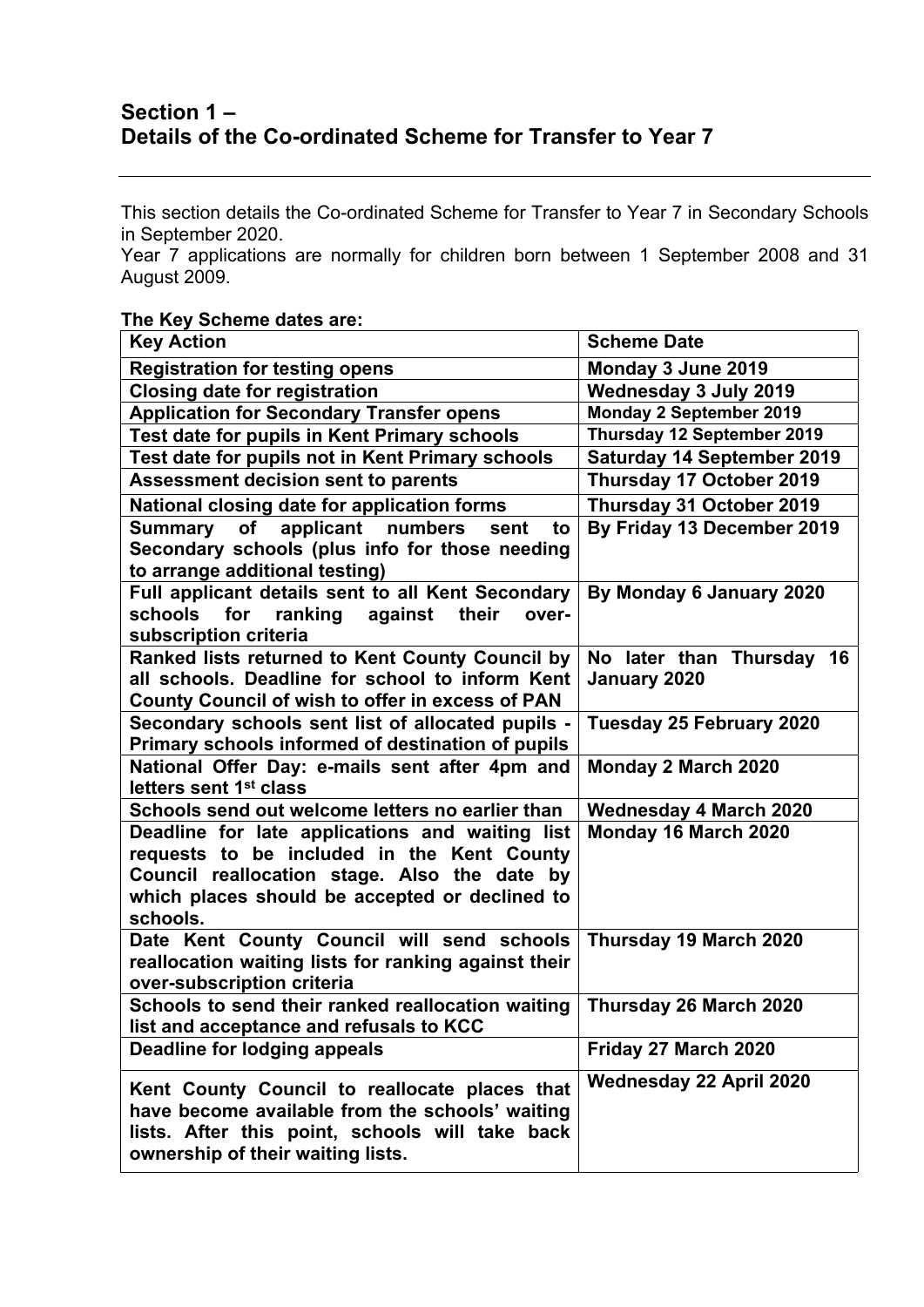In addition, this scheme:

- (a) allows for Supplementary Information Forms (SIFs) to be returned directly to schools to assist in the ranking of applicants against their over-subscription criteria.
- (b) confirms that on **22 April 2020** Kent County Council will run one reallocation process offering places to late applicants and original applicants that have joined a school's waiting list after offer day. Kent County Council will consider late applicants through the process described in paragraphs 41 to 50. After **22 April 2020**, Kent County Council will enable schools to accept applications directly and offer vacancies as they arise, to children on their waiting lists. Copies of applications will be forwarded by parents to Kent County Council who will support and advise where this is needed. Schools must notify Kent County Council of any offers or refusals that are made at the same time these are made to parents.

Kent County Council expects that all schools and Admission Authorities including Academies and co-ordinating Free schools and UTCs engaged in the sharing of admissions data will manage personal information in accordance with Data Protection principles.

1.

For the normal point of entry to schools, Kent resident parents will be able to apply for their child's school place either online at [www.kent.gov.uk/ola](http://www.kent.gov.uk/ola) or by using a standard paper form known as the Secondary Common Application Form (SCAF). Kent County Council cannot accept multiple applications for the same child: a parent may use either of the above methods, but not both. Kent County Council will take all reasonable steps to ensure that every parent resident in the Kent County Council area who has a child in their last year of Primary education knows how to apply for a school place by completing a SCAF online at [www.kent.gov.uk/ola](http://www.kent.gov.uk/ola) or on paper, and has access to a written explanation of the co-ordinated admissions scheme*.*

# 2.

The SCAF and online application will be used for the purpose of admitting pupils to the first year of Secondary education.

# 3.

The SCAF or online application must be used as a means of expressing one or more preferences for the purposes of section 86 of the School Standards and Framework Act 1998, by parent's resident in the Kent County Council area wishing to express a preference for their child:

- (a) to be admitted to a school within the Kent County Council area (including Voluntary Aided and Foundation schools, Academies and Co-ordinating Free Schools and UTCs).
- (b) to be admitted to a school located in another Local Authority's area (including Voluntary Aided, Foundation schools, Academies and Co-ordinating Free Schools and UTCs).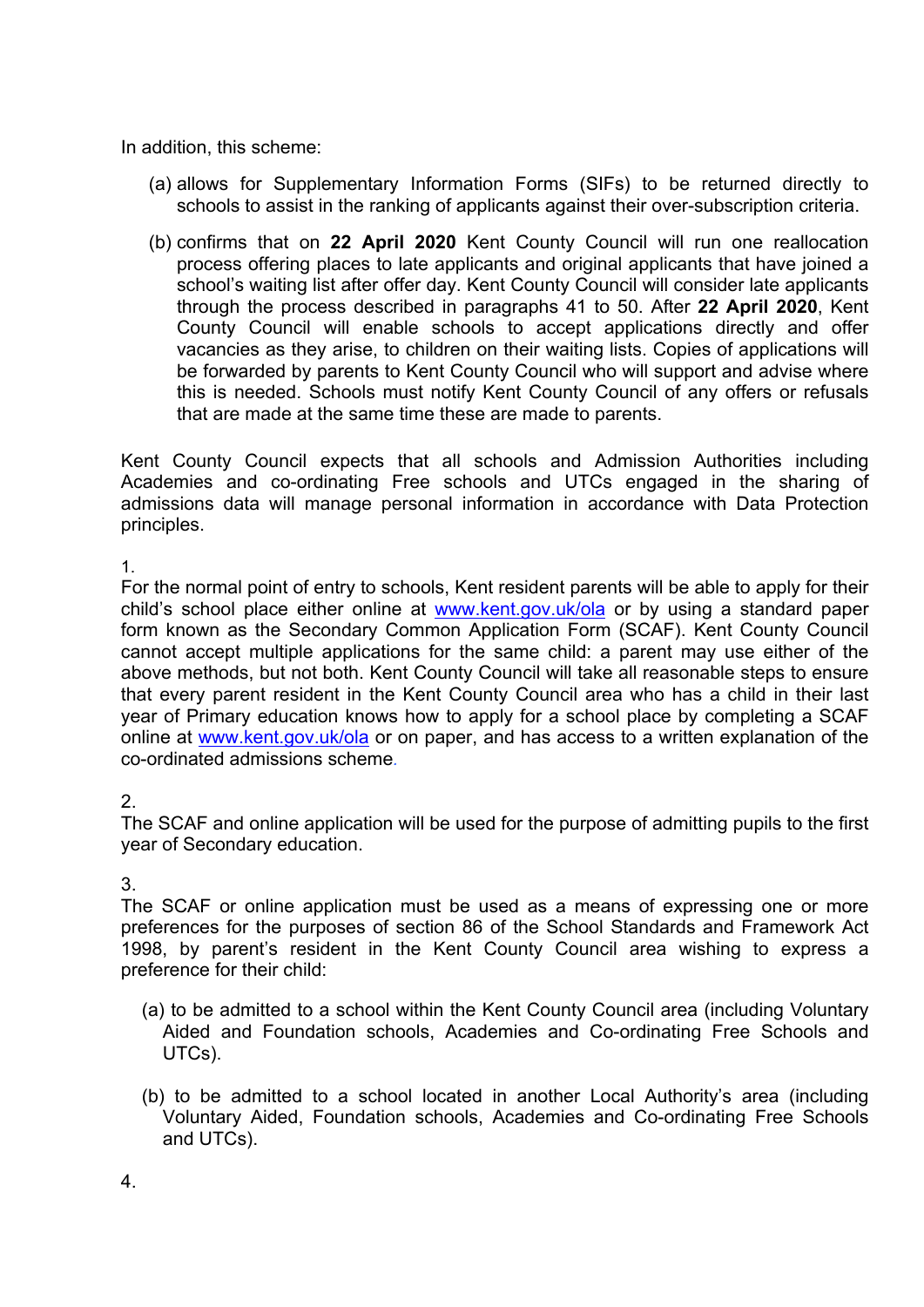Details of this scheme will apply to every application made by a Kent resident applying to Kent schools. Where a Kent resident applies to schools located in another Local Authority, variations may apply to consider differences present in that Local Authority's scheme.

5.

Online applications, SCAF and supporting publications will:

- (a) invite parents to express **up to four** preferences including, where relevant, any schools outside the Kent County Council area, and to rank each school according to their order of preference. Kent residents **must** complete a Kent SCAF. Residents outside Kent **must** complete their home Local Authority's SCAF (e.g. Medway residents complete a Medway SCAF etc).
- (b) allow parents to give reasons for each preference including details of any siblings that will still be on roll at the preferred school at the time of the applicant child's admission.
- (c) invite parents of looked after and previously looked after children to send Kent County Council evidence that supports the request for consideration under either criteria by **13 December 2019.**
- (d) explain that the parent will receive no more than one offer of a school place and that:
	- (i) a place will be offered at the highest available ranked preference for which they are eligible for a place; and
	- (ii) if a place cannot be offered at a school named on the form, a place will be offered at an alternative school.
- (e) specify the closing date for applications and where paper SCAFs must be returned to, in accordance with paragraph 7.

#### 6.

The LA will make appropriate arrangements to ensure:

- (a) the online admissions website is readily accessible to all who wish to apply using this method.
- (b) the paper SCAF is readily available on request from Kent County Council, all Kent maintained Primary and Junior schools and is also available on the Kent County Council website to print, complete and return.
- (c) a composite prospectus of all Kent Secondary schools and a written explanation of the co-ordinated admissions scheme is readily available on request from Kent County Council, all Kent maintained Primary and Junior schools and is also available on the Kent County Council website to read or print.

7.

Completed applications must be submitted online and paper SCAFs returned to Kent County Council or any Kent Secondary School by **31 October 2019**.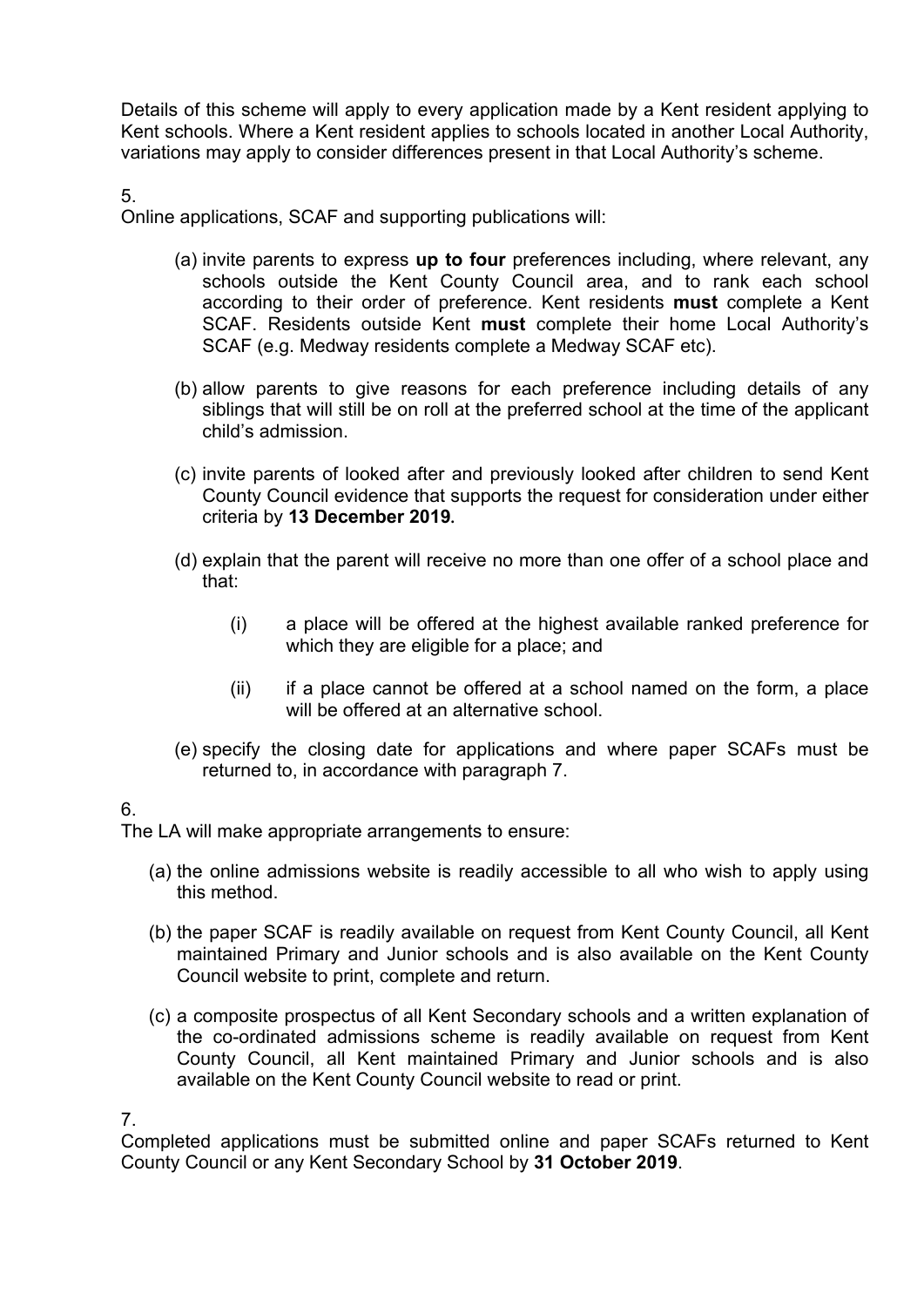To help Kent County Council ensure that everyone who needs to make an application has done so, Primary and Junior schools may ask parents to confirm that an application has been made. They may also ask the online admissions team to check that an online application has been submitted by parents of children attending their school. These schools will also be sent a list of children that have applied online close to the closing date to allow schools to check that every child has applied. These are important safeguarding measures schools are encouraged to support.

9.

Applications made on the SCAF and returned direct to any school before **16 March 2020** must be forwarded to Kent County Council immediately to ensure inclusion in the appropriate allocation stage.

# **Supplementary Information Forms (SIFs)**

10.

Only applications submitted on a SCAF (online or paper) are valid. Completion of a school's Supplementary Information Form (SIF) alone does not constitute a valid application. Where schools use a SIF they must confirm with the parent on receipt of their completed form that they have also made a formal application to Kent County Council.

11.

A school can ask parents who wish to name it, or have named it, on their SCAF, to provide additional information on a SIF only where the additional information is required for the governing body to apply its oversubscription criteria to the application. Where a SIF is required it must be requested from the school or Kent County Council and returned to the school. All schools that use SIFs must include the proposed form in their consultation document and in their published admission arrangements.

# 12.

# **Children with and Education, Health and Care Plan (EHCP)**

Pupils with an Education, Health and Care Plan do not apply to schools for a place through the main round admissions process.

Any application received for a child with an EHCP will be referred directly to Kent County Council's Special Educational Needs Services (SEN), who must have regard to Schedule 27 of the Education Act 1996 " the LA must name the maintained school that is preferred by parents providing that:

- the school is suitable for the child's age, ability and aptitude and the special educational needs
- the child's attendance is not incompatible with the efficient education of other children in the school, and
- the placement is an efficient use of the LA's resources"

Where a pupil is resident in another Local Authority, the home Authority must again comply with Schedule 27 of the Education Act 1996 which states:

"A local education authority shall, before specifying the name of any maintained school in a statement, consult the governing body of the school, and if the school is maintained by another local education authority, that authority."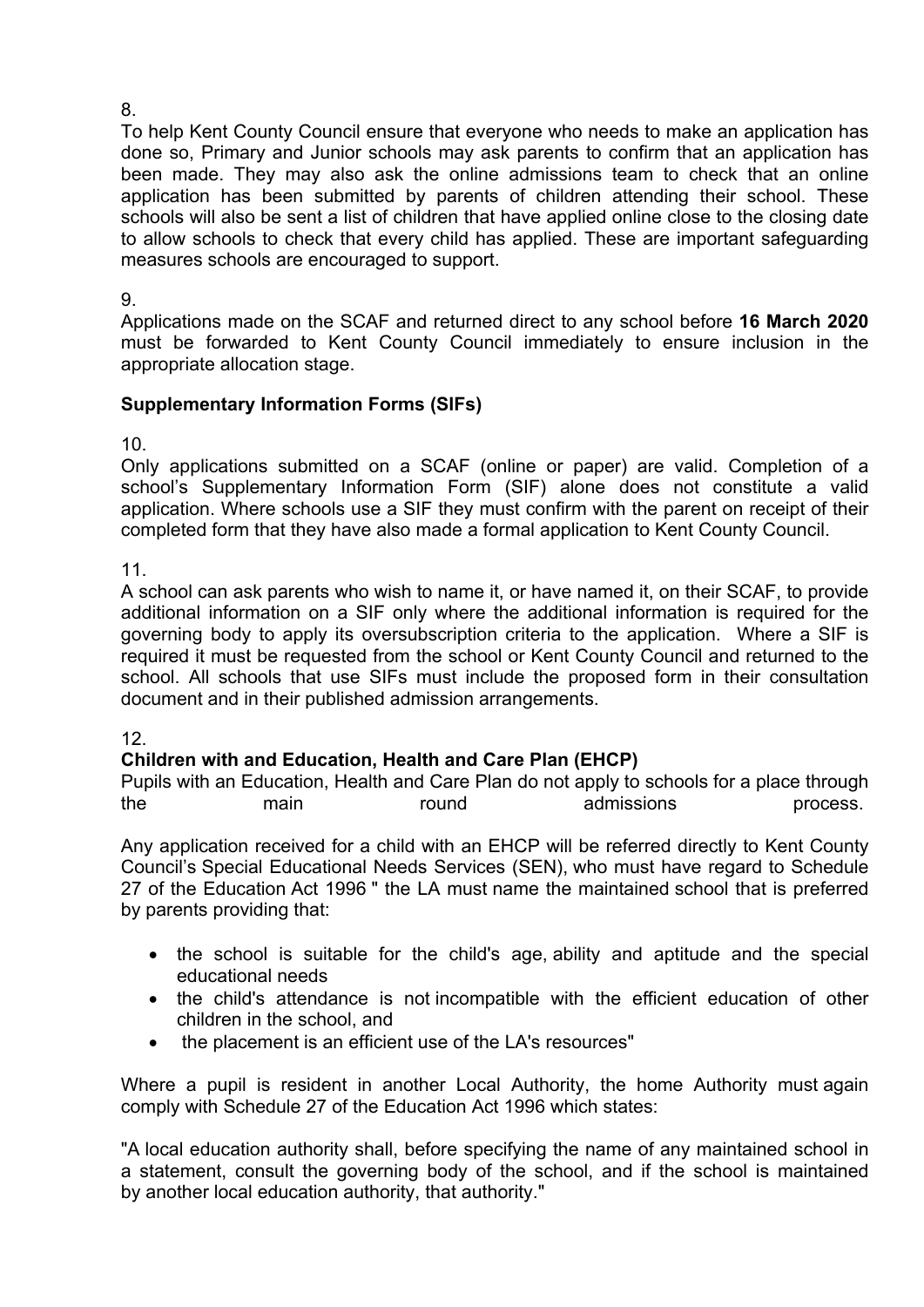Other Authorities looking for Kent school places for EHCP pupils will need to contact Kent County Council's SEN team in addition to the relevant school.

#### **Testing**

#### 13.

In line with Kent County Council's ongoing commitment to run a selective process, entry to Grammar schools is restricted to children who have been assessed as suitable through the relevant test(s). Receiving a Grammar assessment in the Kent Test does not guarantee a Grammar school place at offer day as they may be oversubscribed.

#### 14.

The Kent schools that require children to sit the Kent Grammar school tests are listed below. Schools which hold alternative tests will also be highlighted. It is not possible to include details of schools that added alternative tests during their 2020 consultation period as these consultations were still ongoing at the time of writing:

| <b>Barton Court Grammar School</b>                       | Maidstone Grammar School for Girls  |  |
|----------------------------------------------------------|-------------------------------------|--|
| <b>Borden Grammar School</b>                             | ****Mayfield<br>Grammar<br>School,  |  |
|                                                          | Gravesend                           |  |
| Chatham and Clarendon Grammar                            | <b>Norton Knatchbull</b>            |  |
| School                                                   |                                     |  |
| Dane Court Grammar School                                | Oakwood Park Grammar School         |  |
| Dartford Grammar School                                  | Queen Elizabeth's Grammar School    |  |
| Dartford Grammar School for Girls                        | Simon Langton Girls'<br>Grammar     |  |
|                                                          | School                              |  |
| *Dover Grammar School for Boys                           | Simon Langton Grammar School for    |  |
|                                                          | <b>Boys</b>                         |  |
| *Dover Grammar School for Girls                          | Sir Roger Manwood's School          |  |
| <b>Skinners' School</b><br>**Folkestone School for Girls |                                     |  |
| <b>Gravesend Grammar School</b>                          | <b>Tonbridge Grammar School</b>     |  |
| **Harvey Grammar School                                  | Tunbridge Wells Girls'<br>Grammar   |  |
|                                                          | School                              |  |
| ***Highsted Grammar School                               | Tunbridge Wells Grammar School for  |  |
|                                                          | <b>Boys</b>                         |  |
| <b>Highworth Grammar School for Girls</b>                | <b>Weald of Kent Grammar School</b> |  |
| <b>Invicta Grammar School</b>                            | Wilmington Grammar<br>School<br>for |  |
|                                                          | <b>Boys</b>                         |  |
| <b>Judd School</b>                                       | Wilmington Grammar<br>School<br>for |  |
|                                                          | <b>Girls</b>                        |  |
| <b>Maidstone Grammar School</b>                          |                                     |  |

<sup>\*</sup> Dover Grammar School for Boys and Dover Grammar School for Girls also accept pupils who have reached the required standard of the "Dover Test".

\*\*\*\* Mayfield Grammar School, Gravesend also accepts pupils who have reached the required standard of the "Mayfield Test".

#### 15.

Registration for the Kent Grammar school tests will open on **3 June 2019**. Parents wishing

<sup>\*\*</sup> Folkestone School for Girls and Harvey Grammar School also accept pupils who have reached the required standard of the "Shepway Test".

<sup>\*\*\*</sup> Highsted Grammar School also accepts pupils who have reached the required standard of the "Highsted Test".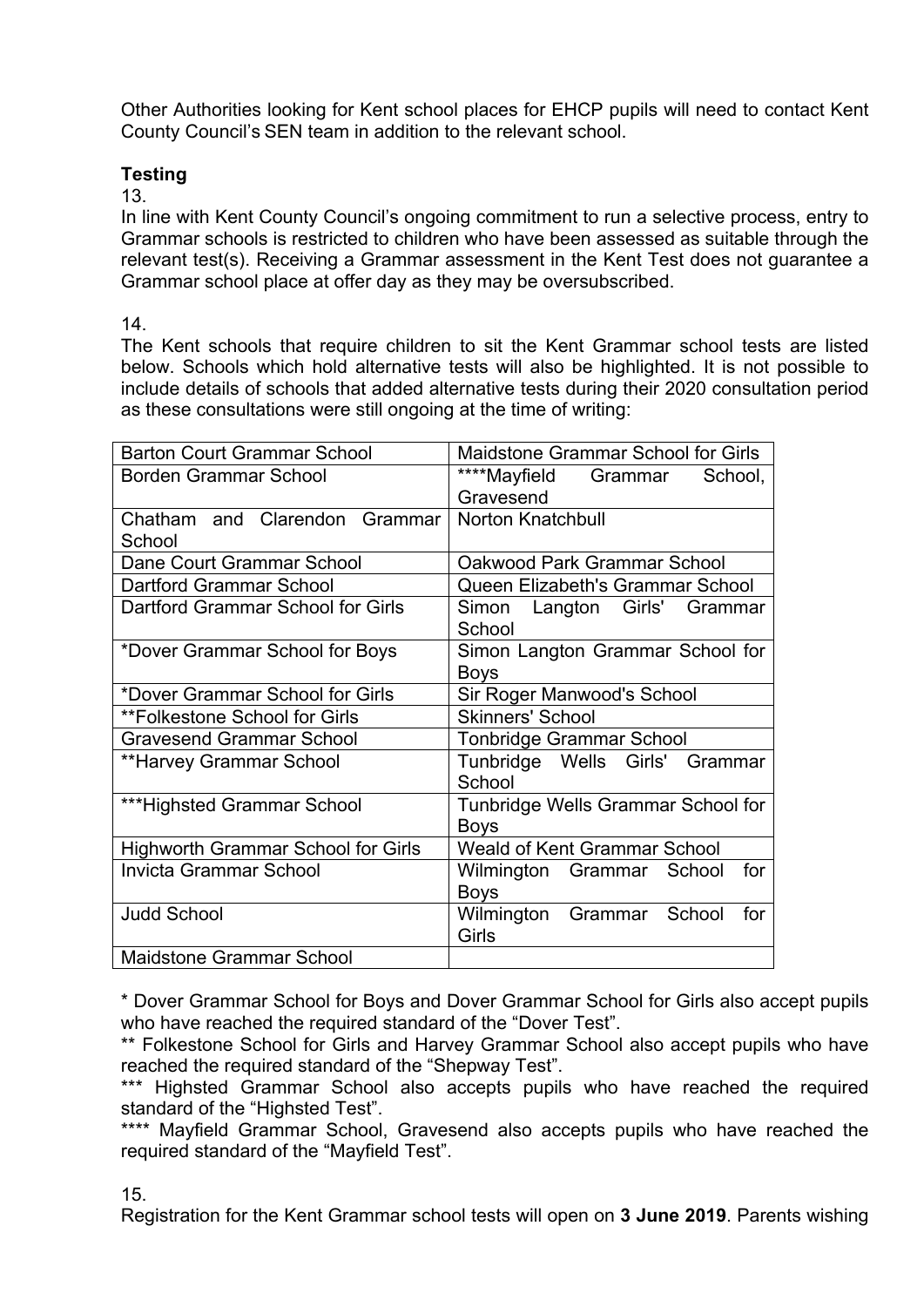their children to sit the Kent Grammar school tests are required to register with the Kent Admissions Team (either online or using a paper registration form) no later than **3 July 2019.**

#### 16.

Details regarding the administration of the Kent test for Grammar school will be made available to parents in time for the registration.

#### 17.

Kent test will take place:

for pupils attending a Kent school on **Thursday 12 September 2019**

for pupils not attending a Kent school on **Saturday 14 September 2019**

#### 18.

Registration is open to parents of children resident in the UK, and the children of UK service personnel and other Crown Servants returning to the UK, who will transfer to Secondary school in **September 2020**.

#### 19.

A child's country of residence is where the child normally lives, not a temporary address (such as for holiday or educational purposes) before returning overseas. For UK service personnel and other Crown Servants, if the fixed UK residence is not known at the time of registration, then a unit postal address or a "quartering area" address may be used on production of appropriate evidence.

#### 20.

By **6 July 2019** Kent County Council will send all Kent Primary and Junior schools, including Academies and co-ordinating Free schools, a list of their pupils that have applied to sit the Kent Grammar school tests. Schools will have until **13 July 2019** to contact parents of children who are interested in Grammar school and who have not yet applied.

#### 21.

Late registrations cannot be accepted online. As far as reasonably practicable, registrations for the Kent test from children attending Kent County Council Primary and Junior schools that are received late will be accepted, provided a completed paper registration form is received by Kent County Council before **13 July 2019.** This deadline may be extended where a child is in receipt of an EHCP, is a looked after or previously looked after child or is in receipt of Pupil Premium. It will not be possible to accept late applications for children attending non-Kent County Council schools due to the constraints in securing test centre places for this cohort.

22.

If the parent chooses to name a Kent Grammar school on the SCAF for a child who has not taken the appropriate test, this preference will be treated as invalid for National Offer Day (**2 March 2020)** because the child will not have met the entry criteria.

23.

In the following exceptional circumstances, where a child is unable to sit the Kent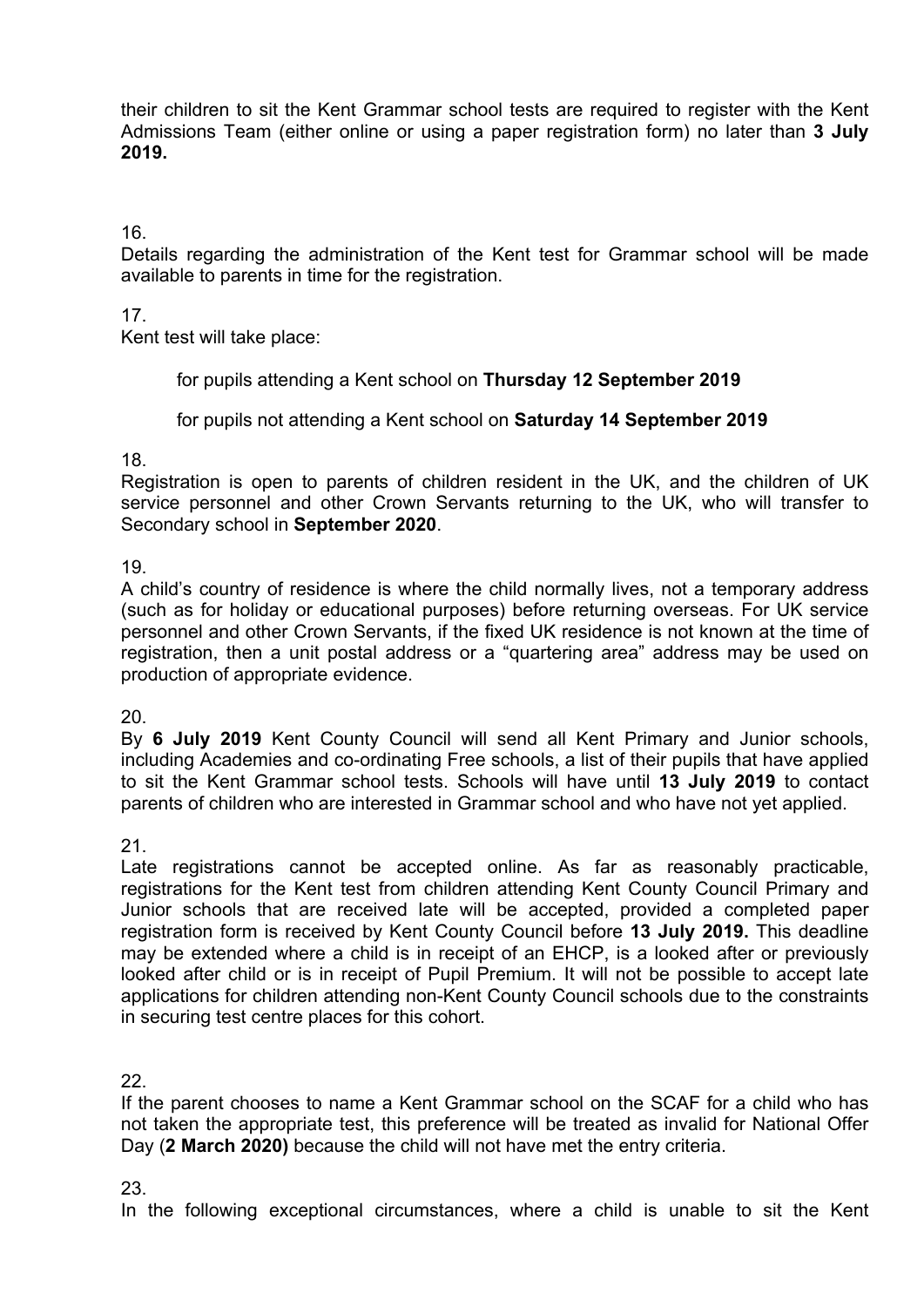Grammar school tests on the specified dates, arrangements will be made for testing to take place by the end of **January 2020**:

- (a) illness on one or both test dates, confirmed by a doctor's certificate;
- (b) a move into the Kent County Council area after the closing date for test registration. (NB: This can only be arranged if parents have provided proof of residency and return the late paper SCAF before **13 December 2019**.)

# 24.

Outside these specific circumstances, children who have not registered for testing but want a Grammar school place will not have an opportunity to sit the test until after **22 April 2020** when parents can submit a further application through the post reallocation process (detailed in paragraph 50) or the in year admissions process (detailed in Section 2) or, if they have been refused admission, make an appeal to the Independent Appeal Panel.

# 25.

Following the conclusion of the assessment process Kent County Council will write to parents of all registered children advising them of the assessment decision. Letters will be sent by 1<sup>st</sup> class post on 17 October 2019. Where a parent has registered for the Kent Test online, and provided a valid e-mail address, assessment decision e-mails will be sent after 4pm on **17 October 2019**. In line with Kent County Council's ongoing desire to reduce the environmental and financial impact of large volume post runs, work will continue to produce email processes which will allow for the reduction of printed letters.

#### 26.

There is no right of appeal against the assessment decision, but after **2 March 2020** parents may make an admission appeal to an independent appeal panel if their child is refused admission to any school, including a Grammar school.

# **Determining Offers in Response to the SCAF**

27.

Kent County Council will act as a clearing house for the allocation of places by the relevant admission authorities in response to SCAFs completed online or on paper. Kent County Council will only make any decision with respect to the offer or refusal of a place in response to any preference expressed on the SCAF where:

- (a) it is acting in its separate capacity as an admission authority;
- (b) an applicant is eligible for a place at more than one school;
- (c) an applicant is not eligible for a place at any nominated school.

Kent County Council will allocate places in accordance with the provisions set out in paragraph 32.

28.

**By 13 December 2019** Kent County Council will:

(a) notify all schools of the number of applications received for their school;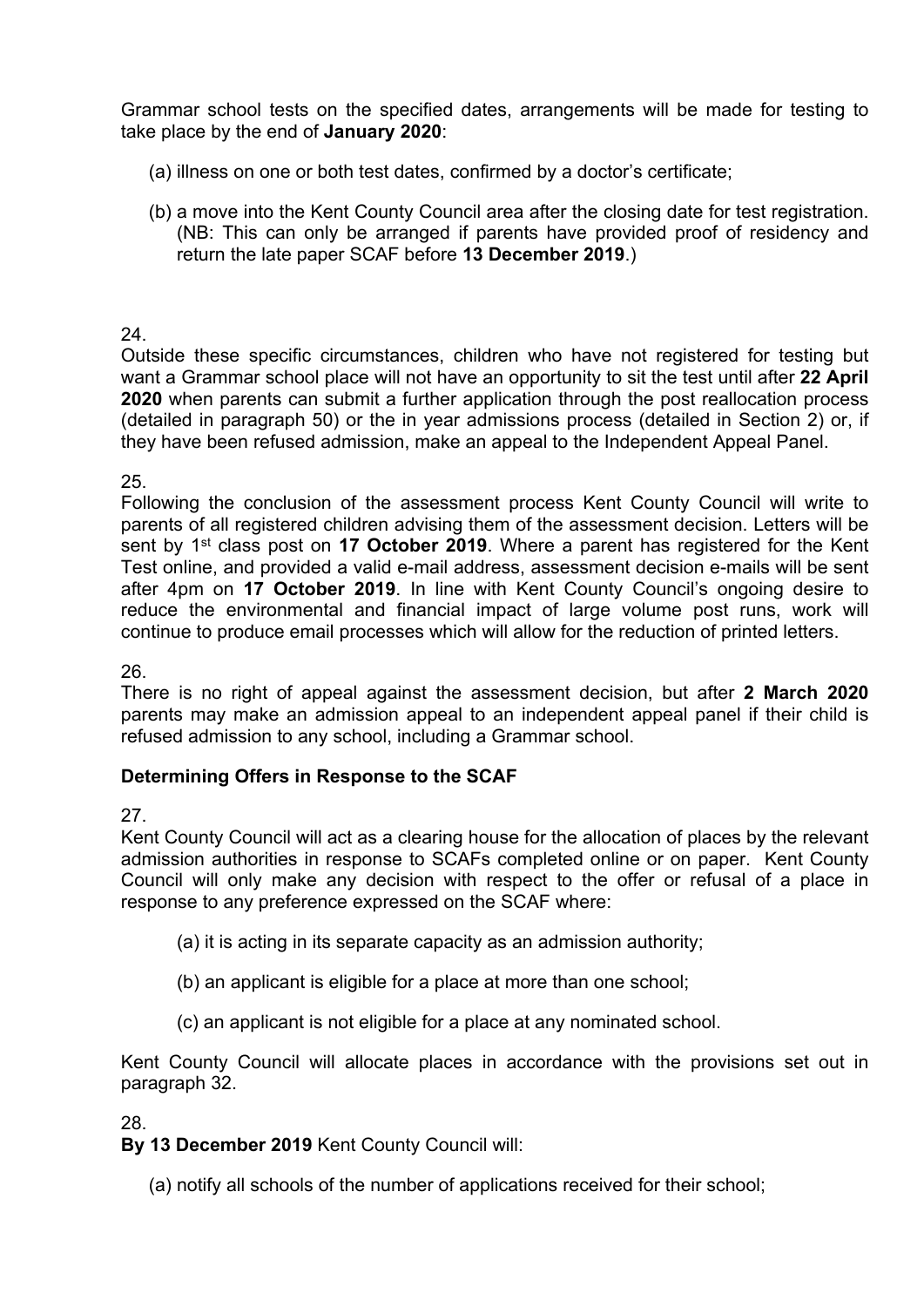- (b) send parent and pupil details to those schools which have not made arrangements to test earlier and which require details to arrange testing by the same date (data may be subject to further validation at this stage);
- (c) notify and forward details of applications to the relevant authority/authorities where parents have nominated a school outside the Kent County Council area.

**By 6 January 2020** Kent County Council will advise all Kent Secondary schools of the full details of all valid applications for their schools via rank lists, to enable them to apply their over-subscription criteria. Only children who appear on Kent County Council's list can be considered for places on the relevant offer day.

30.

**By 16 January 2020** All Kent Secondary schools, including Academies and co-ordinating Free schools and UTCs, **must** return completed lists, ranked in priority order in accordance with their over-subscription criteria, to Kent County Council for consideration in the allocation process. Where a school fails clearly to define its oversubscription criteria in its determined arrangements, the definitions laid out by Kent County Council must be adopted.

31.

**16 January 2020** will also be the final deadline by which any school may notify Kent County Council of their intention to admit above PAN. Changes cannot be made after this date because Kent County Council will not have sufficient time to administer its coordination responsibilities.

#### 32.

**By 24 February 2020** the LA will match each ranked list against the ranked lists of every other school named and:

- (a) where the child is eligible for a place at only one of the named schools, will allocate a place at that school to the child;
- (b) where the child is eligible for a place at two or more of the named schools, will allocate a place to the child at whichever of these is the highest ranked preference;
- (c) where the child is not eligible for a place at any of the named schools, will allocate a place to the child at an alternative school.

33.

**By 24 February 2020** Kent County Council will have completed any data exchange with other Local Authorities to cover situations where a resident in Kent County Council's Local Authority area has named a school outside Kent, or a parent living outside the Kent County Council's Local Authority area has named a Kent school.

34.

**By 25 February 2020** Kent County Council will inform its Secondary schools of the pupils to be offered places at their establishments, and will inform other Local Authorities of places to be offered to their residents in its schools and Academies. Kent County Council will also inform all Kent Primary and Junior schools of offers made to their pupils. Schools must not share this information with parents before **2 March 2020**.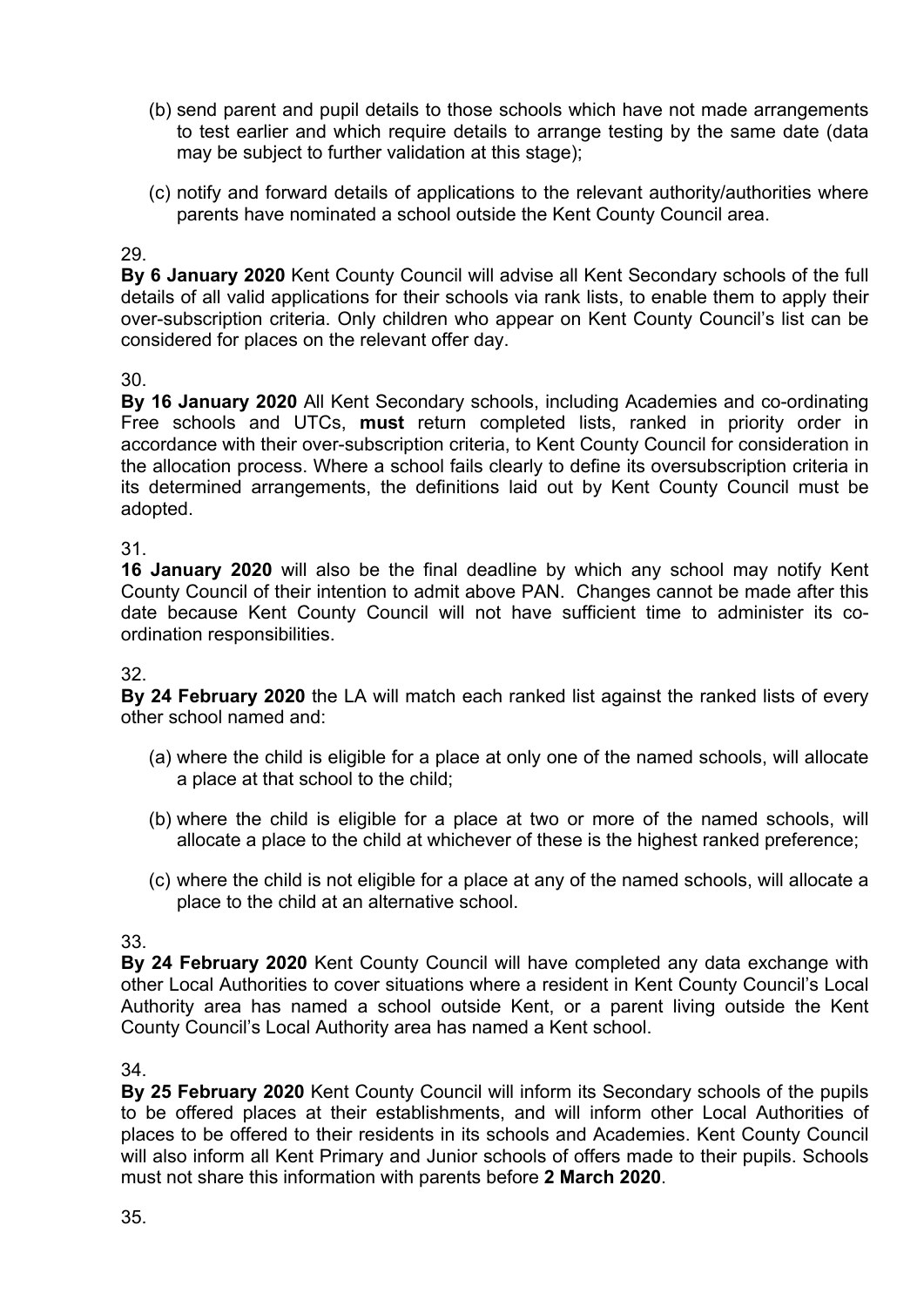# **On Offer Day - 2 March 2020** Kent County Council will

- (a) send an offer email after 4pm to those parents who have applied online and provided a valid email address. The email will include:
	- 1. The name of the school at which a place is offered.
	- 2. Information about the right of appeal against the decisions to refuse places at other named schools.
	- 3. Information on how to request a place on a waiting list for schools originally named as a preference, if they want their child to be considered for any places that might become available. *Parents cannot ask for their child to go on the waiting list for a Grammar school unless the child has been assessed suitable for Grammar school*
- (b) Send decision letters to ALL paper SCAF applicants and, as a minimum, all online applicants that did not receive an offer of their first preference. In line with Kent County Council's ongoing desire to reduce the environmental and financial impact of large volume post runs, work will continue to produce email processes which will allow for the reduction of paper letters. The letter will include:
	- 1. the name of the school at which a place is offered;
	- 2. the reasons why the child is not being offered a place at each of the other schools named on the SCAF;
	- 3. information about the statutory right of appeal against the decisions to refuse places at the other nominated schools;
	- 4. Information on how to request a place on a waiting list for schools originally named as a preference on their SCAF, if they want their child to be considered for any places that might become available. *Parents cannot ask for their child to go on the waiting list for a Grammar school unless the child has been assessed suitable for Grammar school;*
	- 5. advice on how to find contact details for the school and Local Authority and for the admission authorities of Foundation, Voluntary Aided schools, Academies and co-ordinating Free schools and UTCs where they were not offered a place, so that they can lodge an appeal with the governing body.

36.

The letter and/or email will notify the applicant parent that they need to respond to the offered school to accept or refuse the offer. It will inform applicant parents to send waiting list requests to Kent County Council. It will also inform them of their right to appeal against the refusal of a place at any school on their application and where and when to lodge the appeal.

37.

Parents who reside in other Local Authorities, but who have applied for a Kent school or schools, will be notified of whether or not they are being offered a place at a Kent school by their own Local Authority on **2 March 2020**.

38.

Kent pupils who have not been offered a place at any of the schools nominated on their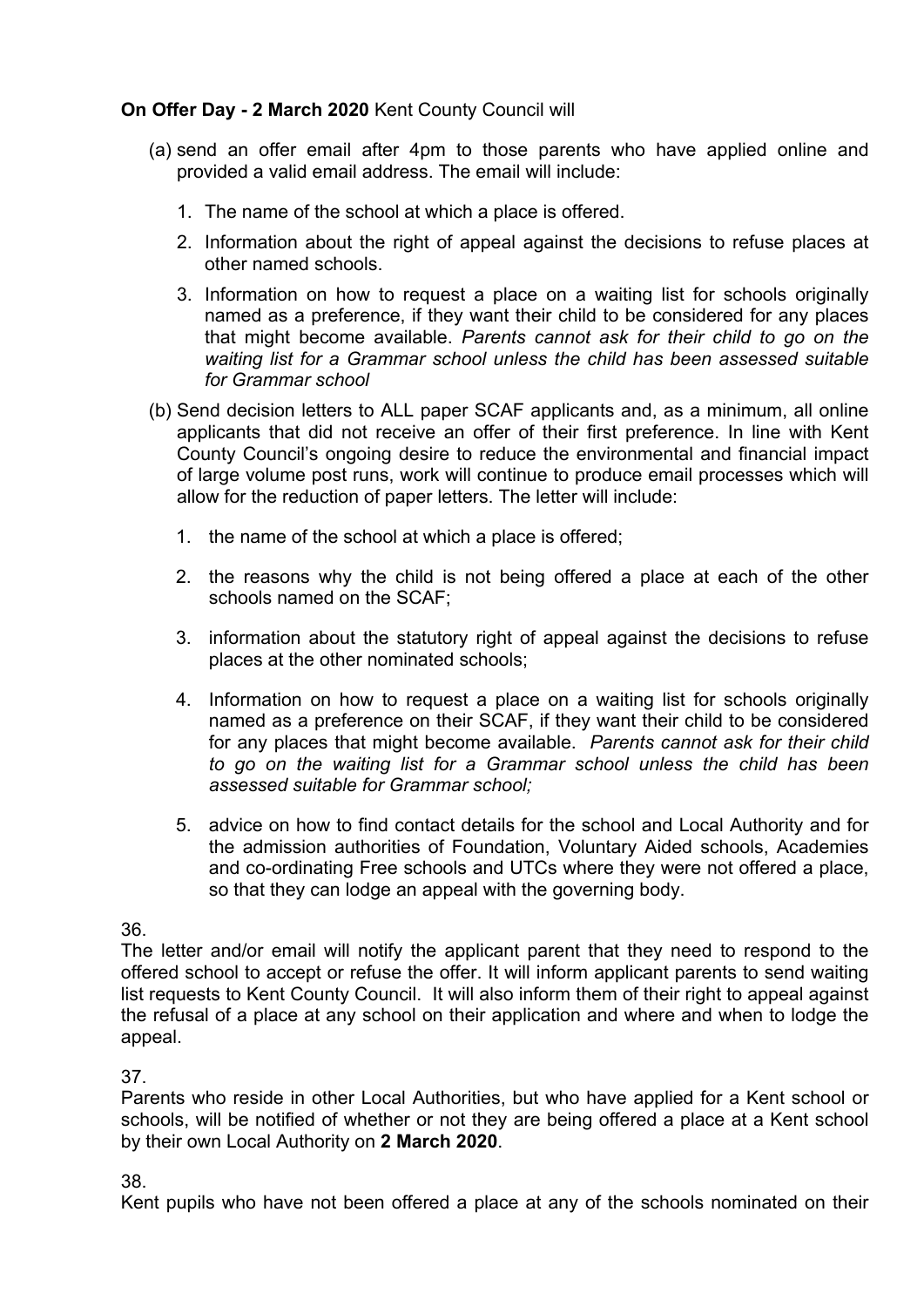SCAF will be allocated a place by Kent County Council at an alternative school in the Kent County Council area. This place will be offered on **2 March 2020.**

39.

Schools will send their welcome letters **no earlier than 4 March 2020.**

#### **Acceptance/Refusal of Places - 16 March 2020**

40.

**By 16 March 2020** the applicant parent must inform the school whether they wish to accept or refuse the place offered on offer day. Refusals should be made in writing or via e-mail to provide an appropriate audit trail. If a response has not been received by **16 March 2020**, the school **must** remind the parent in writing of the need to respond within a further seven days and point out that the place will be withdrawn if no response is received. If the parent fails to respond by this date, a final letter should be sent informing the parent that the offer has been withdrawn. Only after taking reasonable measures to secure a response from parents will a school be able to retract the offer of a place. In cases of shared custody, schools should ensure that confirmation of acceptance or refusal is received from the applying parent.

#### **Determining Offers in Reallocation Process**

#### 41.

Kent County Council will collect a reallocation list for all schools up to **16 March 2020**. This will include details of the following:

- (a) all applicants who named the school on the SCAF and were not offered a place on **2 March 2020** and who have asked to be included on the school's waiting list;
- (b) late applicants who named the school on their applications which were sent to Kent County Council by **16 March 2020**.

*(A Grammar school can only put children on its waiting list if they have been assessed as suitable for a Grammar school.)*

42.

**By 19 March 2020** Kent County Council will advise all Kent Secondary schools of the full details of all waiting list requests and late applications (reallocation list) for their schools to enable them to apply their over-subscription criteria. Only children who appear on the Kent County Council list can be considered for places on Kent County Council's reallocation day. If a child's circumstances have changed since their original application, Kent County Council will amend their waiting list details up to **16 March 2020**. Kent County Council will not be able to amend details after this date. The full reallocation list must be put into the school's over-subscription criteria order. No distinction should be made on the basis of the child being a waiting list request or a late applicant.

43.

**By 26 March 2020** The schools must return their ranked waiting lists to Kent County Council. Schools should also return all acceptance and refusal information collected to ensure Kent County Council can calculate places available for its reallocation day.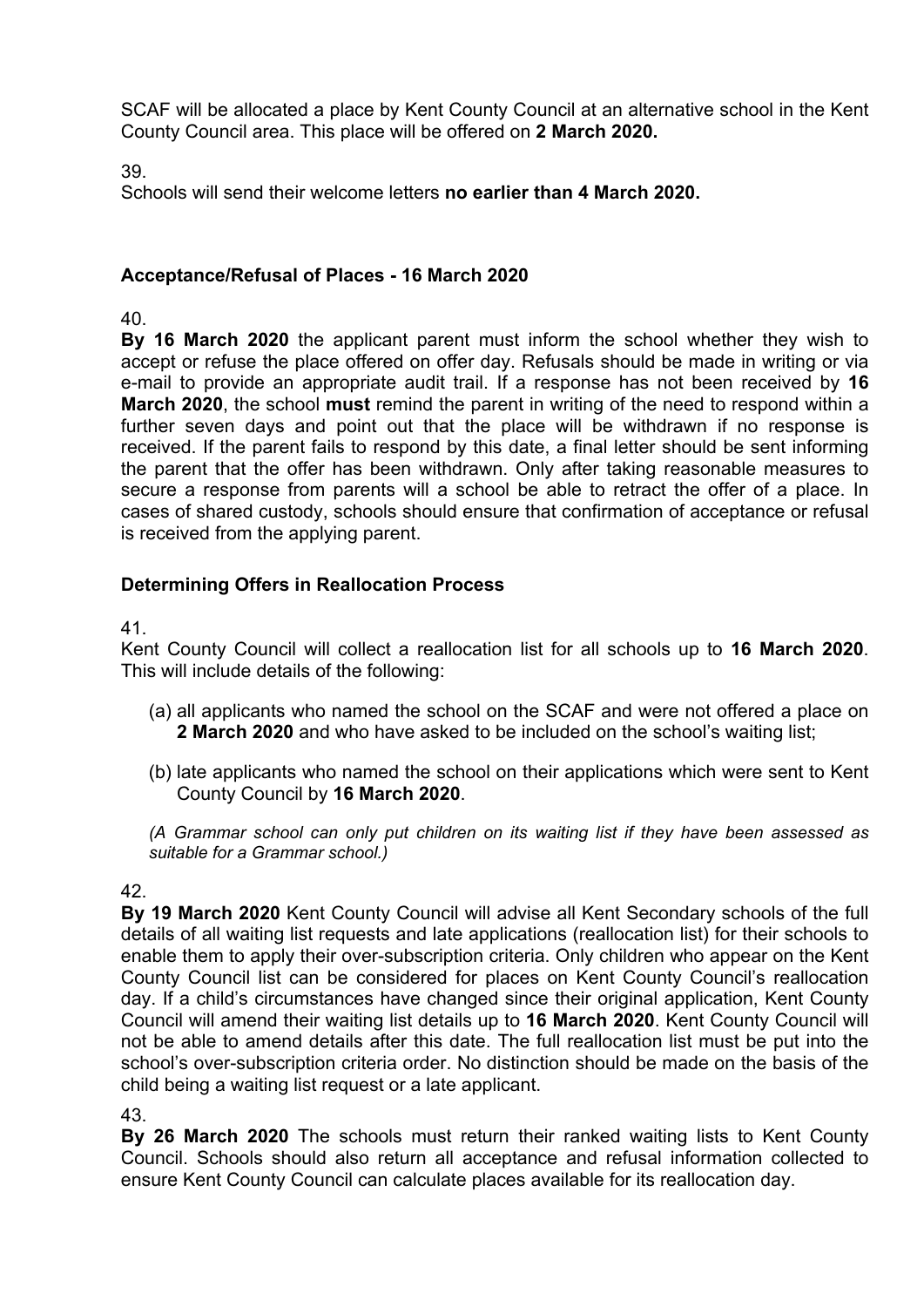**On 22 April 2020** Kent County Council will re-allocate any places that have become available since offer day using the same process described in paragraph 32. Applicants will be sent a letter by 1<sup>st</sup> Class post that day, informing them of offers. In line with Kent County Council's ongoing desire to reduce the environmental and financial impact of large volume post runs, work will continue to produce email processes which will allow for the reduction of paper letters. Schools will be sent a list of all new offers and the remainder of their waiting lists. Late applicants will be added to the waiting list of each school that they have not been offered.

# **Determining Offers after Waiting Lists returned to Schools**

#### 45.

After **22 April 2020** waiting lists will be managed by schools and held in oversubscription criteria order. These lists can include

- (a) all applicants who were not offered a place on **2 March 2020** and who have asked to be included on the school's waiting list and who subsequently were not offered a place on **22 April 2020** (children on the waiting list described in paragraph 44);
- (b) applicants who did not name the school on their SCAF and who have approached the school to be considered via In Year Common Application Form (IYCAF).
- (c) Late applicants who have not previously been considered for a place at any Secondary school and who have approached the school to be considered via Post Reallocation Secondary Common Application Form (PRSCAF).

# 46.

**After 22 April 2020** Schools will make offers from their waiting lists for any spaces available. Kent advises schools to wait until **25 April 2020** before making offers to allow all parents an opportunity to receive their letters detailing the outcome of Reallocation. Schools must inform Kent County Council whenever an offer or refusal is made so that Kent County Council can record all activity. If a school has reached its Published Admission Number, or an agreed number in excess of its Published Admissions Number as specified in paragraph 1.4 of the Admissions Code, an applicant should not be admitted other than through the Independent Appeal process, the In Year Fair Access Protocol or where special arrangements relating to children in Local Authority Care or who ceased to be so because they were adopted, or with an EHCP apply.

# **Handling of Late Applications:**

# **Applications received after the SCAF closing date until 13 December 2019**

47.

The closing date for applications in the normal admissions round (as above) is **31 October 2019.** As far as reasonably practicable, applications for places in the normal admissions round that are received late for a good reason will be accepted and considered 'on time', provided they are received by Kent County Council by **13 December 2019**. Late applications cannot be made online, so applicants must complete a paper SCAF and return it direct to Kent County Council. On time applicants can also request to amend application up to this point for a good reason. These requests must be made in writing to the admissions team. Amendments made to the online system after **31 October 2019** will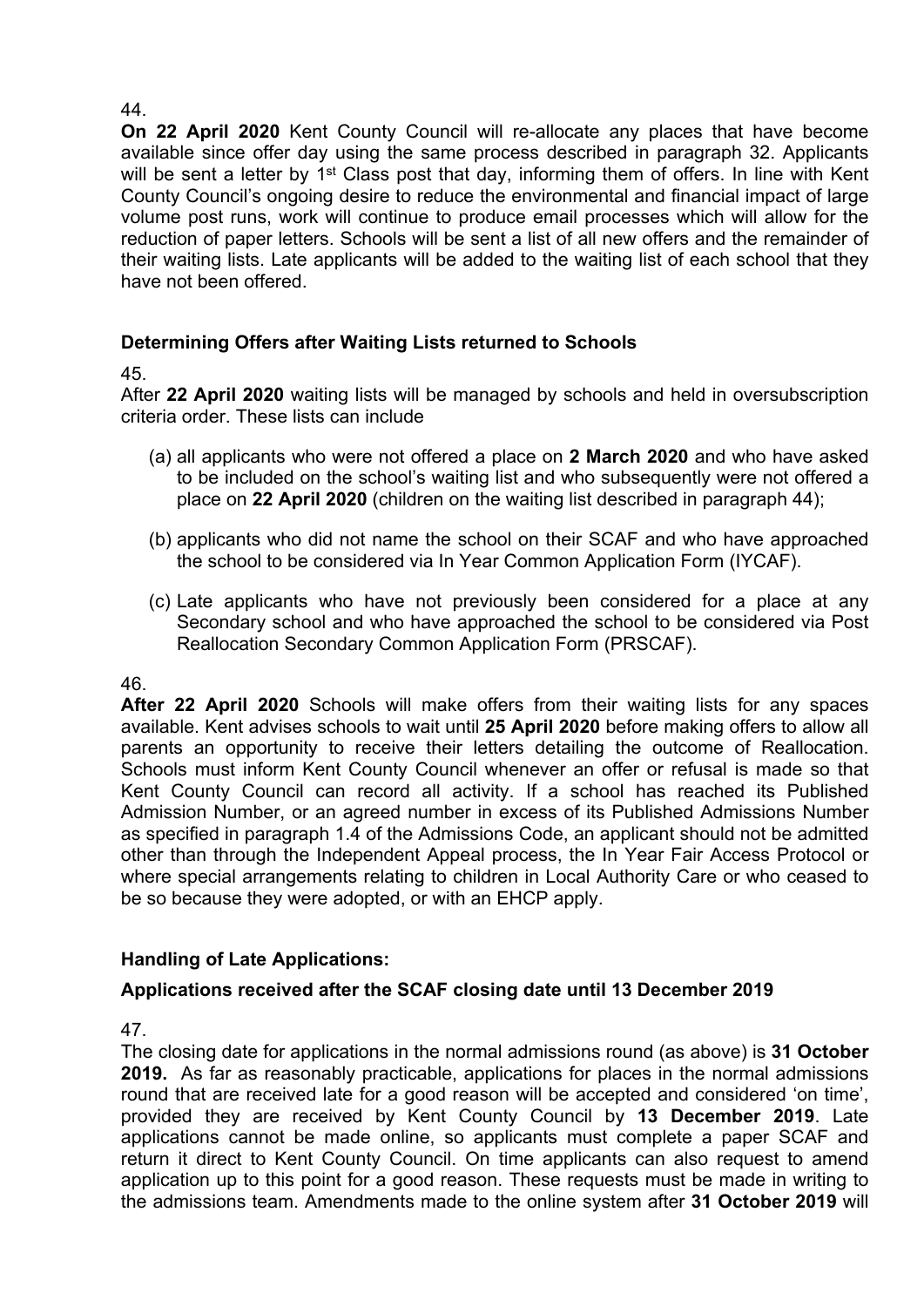not be accepted. Online applicants who amend preferences after **31 October 2019** may not be sent an email and their offer may not be available online. If offers are not available via email and online. they will alternatively be sent an offer letter by 1<sup>st</sup> class post.

48.

Exceptional provision is made for the families of UK Service Personnel and Crown Servants as required by the School Admissions Code. Applications will be accepted up until **13 December 2019**, where it is confirmed in writing by the appropriate authority that the family will be resident in Kent by **1 September 2020**. A confirmed address, or, in the absence of this, a Unit or "quartering area" address, will be accepted as the home address from which home-school distance will be calculated. Children who are not successful in gaining any place they want will be allocated an available place at an alternative school, and will have the same access to a waiting list / right to appeal as other applicants.

# **Applications received after 13 December 2019 but before 16 March 2020**

49.

Applications received after **13 December 2019** but before **16 March 2020** (the deadline for inclusion in any reallocation made on **22 April 2020**) will not be considered for places on **2 March 2020**, but will be included in the re-allocation of places on **22 April 2020** as defined above.

#### **Applications received after 16 March 2020**

50.

Late applications received after **16 March 2020** (the deadline for inclusion in any reallocation made on **22 April 2020**) must be made directly to the LA. Parents will apply using the Post Reallocation Secondary Common Application Form (PRSCAF). Kent County Council will support and advise parents. These will be considered by after **22 April 2020**, in accordance with a process similar to the in year admissions process (detailed in Section 2).

# **Cancelling applications**

51.

Applications considered as 'on time' detailed in paragraph 7 and 47 can be cancelled or individual preferences can be removed by the applicant up to **16 March 2020** (the deadline for waiting list requests and late applications). Requests must be made to the admissions team in writing. New preferences cannot be added to an application at this point. After this date, it is not possible to cancel applications or remove preferences as the offer allocation process will have started.

52.

Parents that have cancelled an 'on time' application may submit a late application, for consideration under the reallocation process, providing that they do not name any preferences that appeared on their original application. The deadline for these late applications is **16 March 2020.**

53.

Where an application is cancelled, parents cannot join a school's waiting list or appeal for a school that was on their original application unless they submit a new application for the school after **22 April 2020.**

#### **Appeals**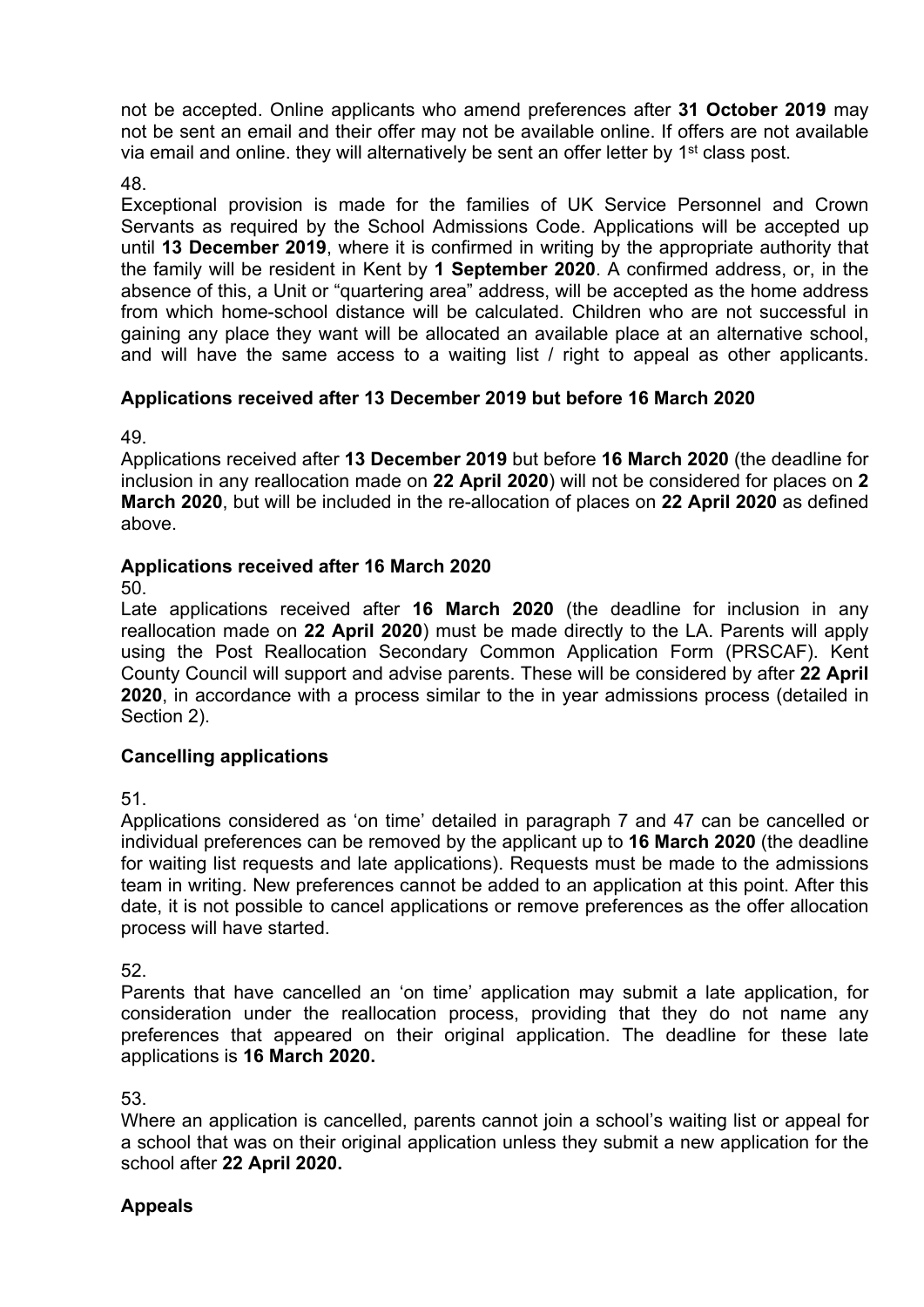All parents have the statutory right to appeal against any decision refusing them a school place and must lodge their appeal by **27 March 2020** for it to be considered as on time.

#### 55.

Where parents have lodged an appeal against the refusal of a place and a place becomes available at the school, the place can then be offered without an appeal being heard, provided there are no other applicants at that time ranked higher on the school's waiting list, which is held in accordance with the school's oversubscription criteria.*(Where the school is a Grammar school, a place may only be offered if the child has been assessed as being suitable for a Grammar school place and there are no other applicants at that time ranked higher on the school's waiting list.)*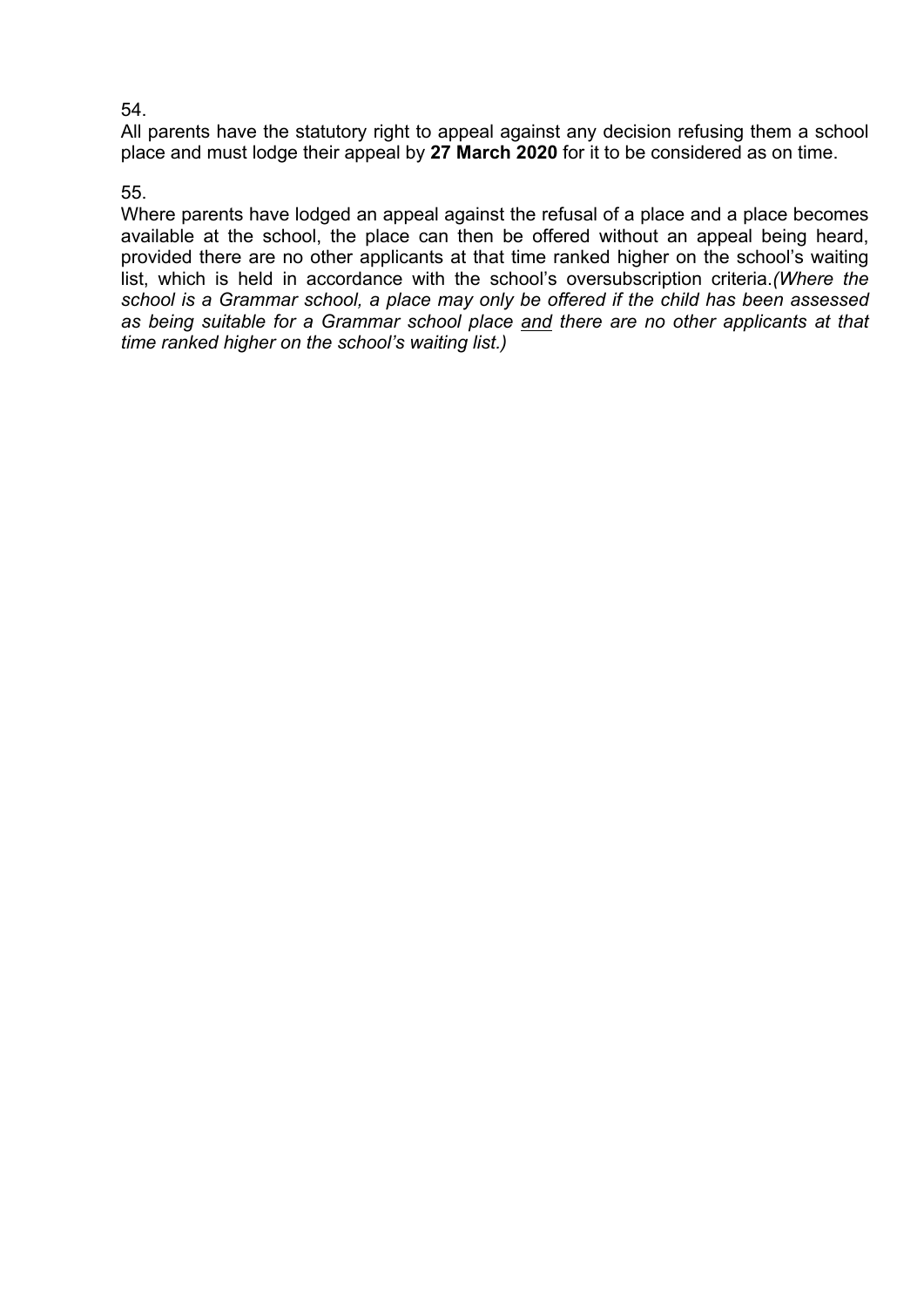# **Section 2 – Details of the Secondary In-Year Admissions Process for Schools**

#### **In-Year Casual Admission Form.**

1

The scheme shall apply to every maintained school and Academy in the LA area (except special schools), which are required to comply with its terms, and it shall take effect from the point of formal Kent County Council Cabinet Determination.

#### 2.

Kent County Council will produce a standard form, known as the **In-Year Casual Admission Form (IYCAF),** which Kent schools must use to allow applicants to apply for school places in any year group outside the normal admissions round. Applicants must use one form for each school they wish to apply for.

3.

As Kent does not co-ordinate In-Year admissions, applications to out of county schools and from out of county residents will not have a standard process and will instead depend on the process of the county in question. Kent residents who wish to apply for a place at an out of county school will need to either approach the school or local authority directly. This will vary between authorities.

4.

Out of county residents of authorities that co-ordinate In-Year admissions should complete their authority's Common Application Form and return it to their authority. Kent County Council has given permission to each authority to liaise directly with Kent schools. Out of county residents of authorities that do not co-ordinate are free to contact Kent schools directly to request a place. It is the responsibility of the out of county resident to ensure they apply by the appropriate method.

5.

Parents will be able to obtain information about the process, other authority processes and IYCAFs from Kent County Council's Admissions and Transport Office or from any local Kent school. Enquiries can also be made via e-mail ([kentinyearadmissions@kent.gov.uk\)](mailto:kentinyear.admissions@kent.gov.uk). Information and IYCAFs will also be available on the Kent County Council's website to read and print.

6.

Kent County Council will take all reasonable steps to ensure that all relevant information is available upon request to any parents who require it.

7.

The IYCAF will be used for the purpose of admitting pupils to a school in the year group applied for.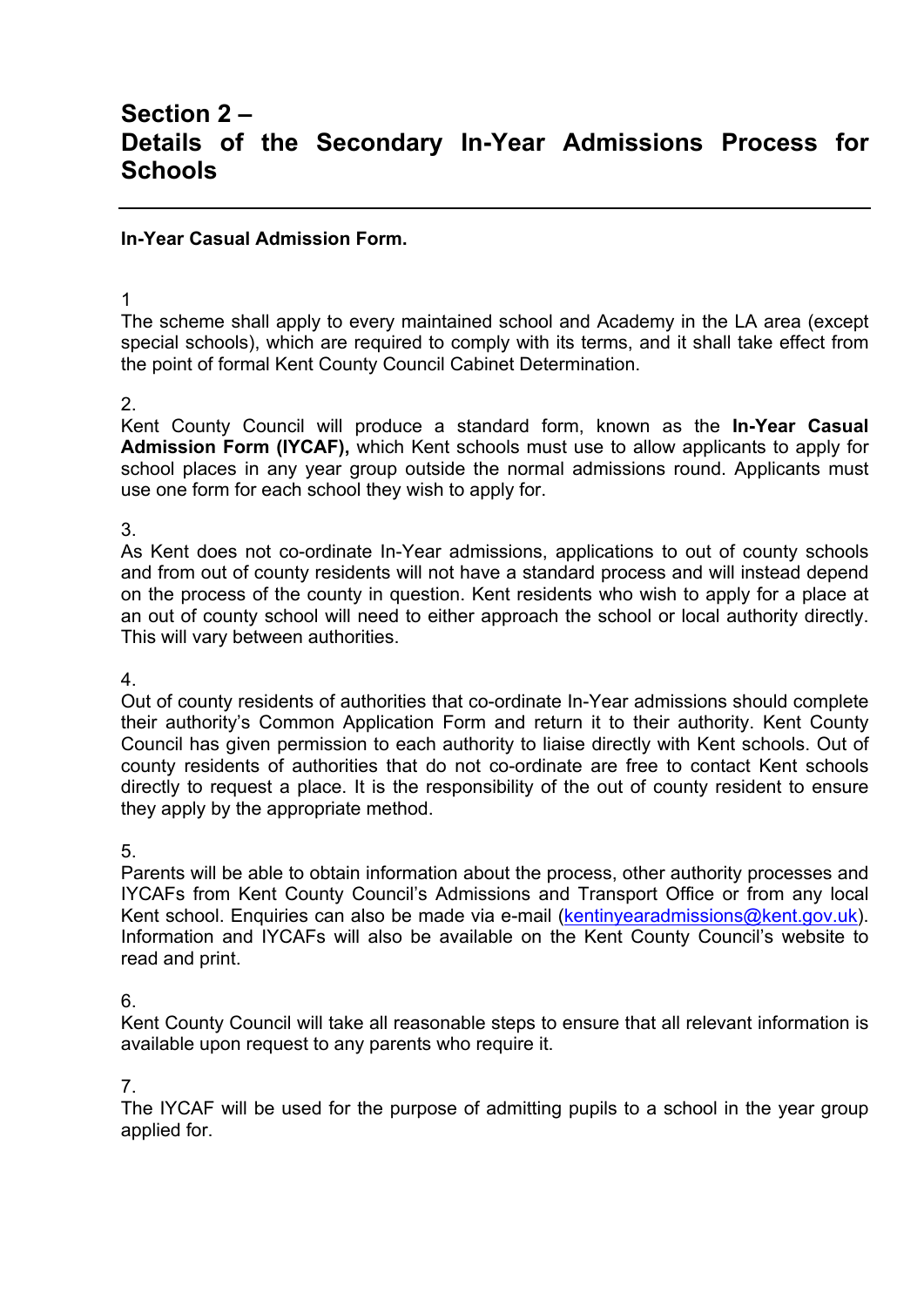The IYCAF must be used by parents resident in the Kent County Council area as a means of expressing one preference for the purposes of section 86 of the School Standards and Framework Act 1998, for their child to be admitted to a school within the Kent County Council area (including Voluntary Aided and Foundation schools, Academies and Coordinating Free Schools and UTCs)

9.

Parents wishing to apply for more than one school must complete a separate form for each school. Completed forms must be returned directly to the school. Applications by Kent residents to out of county schools should be made to either the other local authority or school, depending on that county's In-Year process.

10.

The IYCAF will:

(a) invite the parent to express a school preference.

(b) invite parents to give their reasons for the preference and give details of any siblings that may be attending the preferred school.

(c) explain that the parent must complete a form for each school they wish to apply for and return each form to the corresponding school.

(d) explain that Kent County Council will be informed of any application and will monitor any subsequent offers that are made.

(e) direct the parent to contact Kent County Council where they are unable to secure a school place.

(f) explain where they can find information about applying to non-Kent schools.

# 11.

The LA will make appropriate arrangements to ensure:

- (a) that the IYCAF are available in paper form on request from Kent County Council and from all maintained Secondary schools, Academies and Co-ordinating Free Schools and UTCs in the Kent County Council area; and
- (b) that the IYCAF is accompanied by a written explanation of the In-Year admissions process in an easy to follow format.

#### 12.

IYCAFs for Kent schools must be returned to the school. Schools must process them no later than 5 school days from receipt.

# **Supplementary Information Forms (SIFs)**

13.

All completed IYCAFs are valid applications. A school can ask parents who wish to nominate it, or have nominated it, on the IYCAF, to provide additional information on a Supplementary Information Form (SIF) only where the additional information is required for the governing body to apply its oversubscription criteria to the application. Where a SIF is required it must be requested from the school or Kent County Council (where supplied) and returned to the school. All schools that use SIFs must include the proposed form in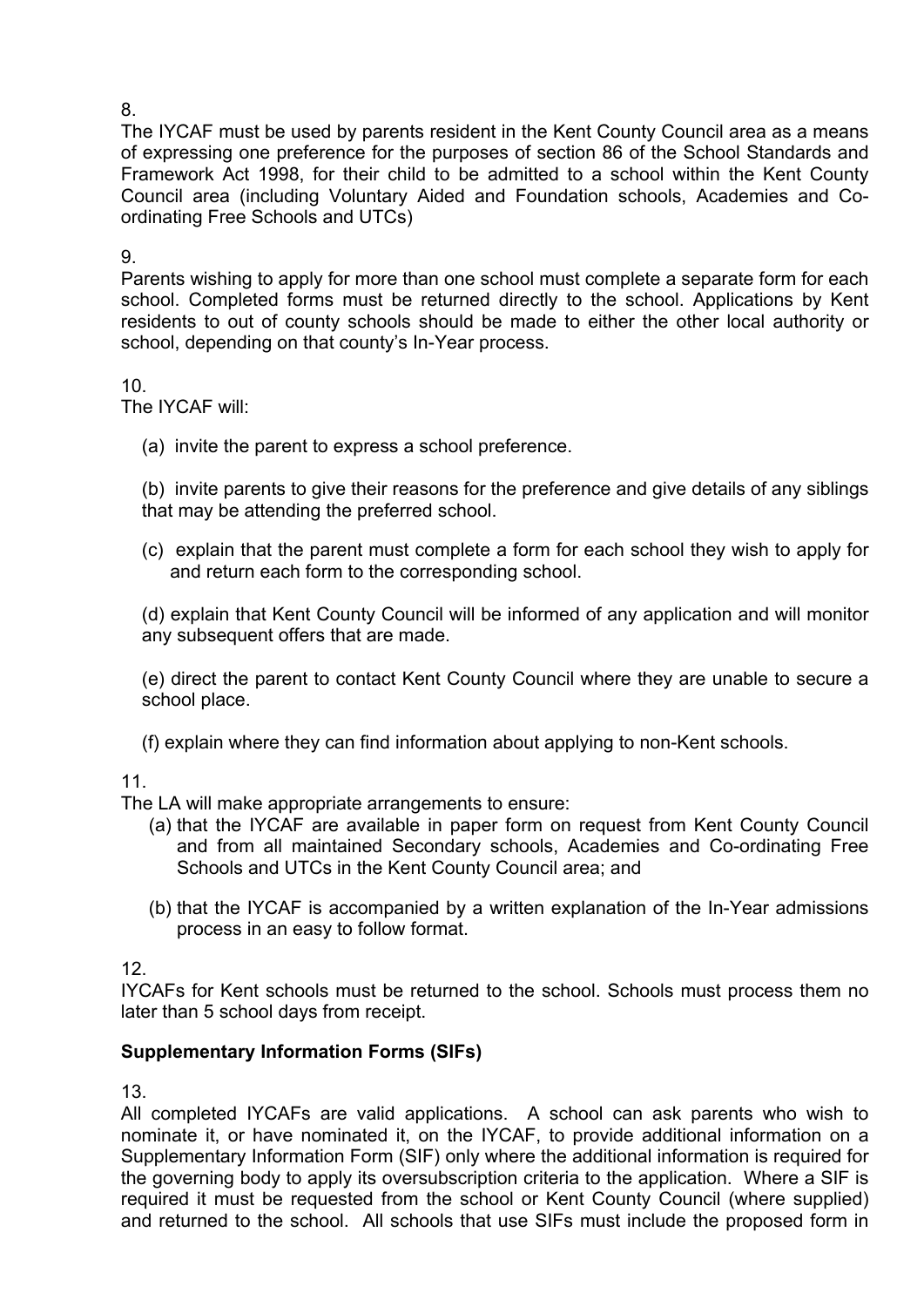their published admission arrangements.

14.

A SIF is not a valid application by itself: this can only be made on the IYCAF (or corresponding form if out of county applicants live in a county which co-ordinates In-Year admissions). When SIFs are received the school must ensure that the IYCAF or neighbouring LA's Common Application Form has been completed by the parent and, if not, contact the parent and ask them to complete one. Parents will not be under any obligation to complete any part of an individual school's supplementary information form where this is not strictly required for the governing body to apply its oversubscription criteria.

#### **Schools which have entrance tests**

15.

Parents wishing to apply for a Kent maintained school that tests pupils before admission are required to name the school on their IYCAF and contact the school regarding testing arrangements. In most circumstances schools will set their own entry tests other than for normal points of entry. Applications will be held as pending until results of these tests are available.

16.

a)

#### **Children with an Education, Health and Care Plan (EHCP)**

Pupils with an Education, Health and Care Plan do not apply to schools for a place through the main round admissions process.

Any application received for a child with an EHCP will be referred directly to Kent County Council's Special Educational Needs Services (SEN), who must have regard to Schedule 27 of the Education Act 1996 " the LA must name the maintained school that is preferred by parents providing that:

- the school is suitable for the child's age, ability and aptitude and the special educational needs
- the child's attendance is not incompatible with the efficient education of other children in the school, and
- the placement is an efficient use of the LA's resources"

Where a pupil is resident in another Local Authority, the home Authority must again comply with Schedule 27 of the Education Act 1996 which states:

"A local education authority shall, before specifying the name of any maintained school in a statement, consult the governing body of the school, and if the school is maintained by another local education authority, that authority."

Other Authorities looking for Kent school places for EHCP pupils will need to contact Kent County Council's SEN team in addition to the relevant school.

#### b)

# **Children in Local Authority Care (CiC) and Children Adopted from Care**

When applications are made for young people in the care of other Local Authorities or who ceased to be so because they were adopted, Kent (as receiving authority) will confirm an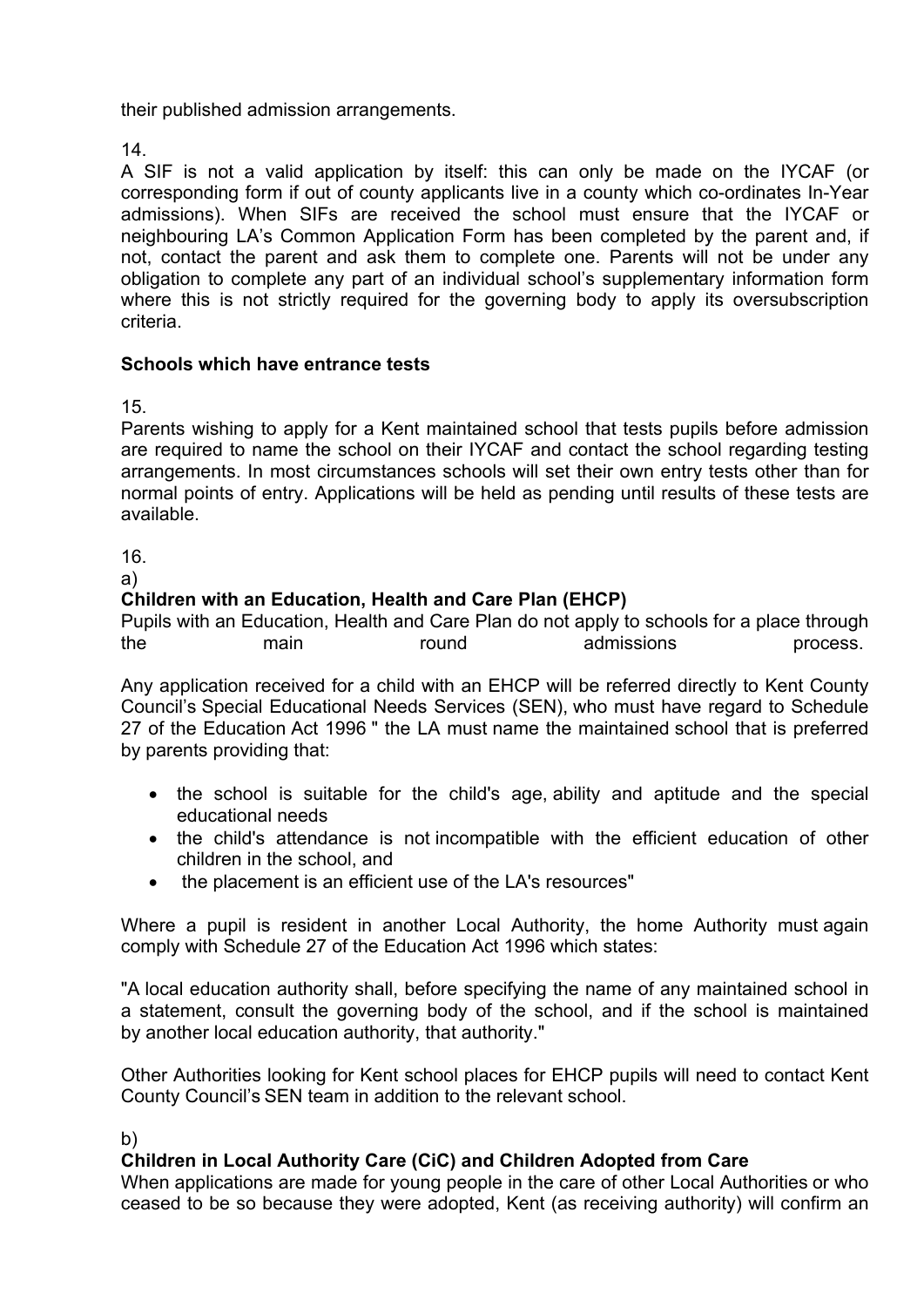offer of a school place with the placing authority. Where an in-year application is received from the corporate parent of a child in Local Authority Care, Kent Admissions team will expect that in line with Statutory Guidance \*, arrangements for appropriate education will have been made as part of the overall care planning, unless the placement has been made in in an an emergency. Where the placement has been made in an emergency, and this is not the case, Kent, as the receiving authority, will refer the matter to a school identified by the placing authority, to establish if an offer of a place can be provided. If the school is full and such a provision is not considered appropriate, Kent County Council will advise the home authority of alternative education provision that may be in the better interest of the child.

Where Kent is the corporate parent of the child in question, an appropriately appointed social worker will liaise in the first instance with Admission Placement Officers and other professionals as necessary, in order to agree the school or setting that would best meet the individual needs of the child (most appropriate provision for the child). Kent County Council will then allocate a place (where it is the admission authority for the school) or contact the school directly and seek a place where it is not. Where a school refuses to admit the child Kent County Council as corporate parent will decide whether to initiate proceedings required to direct the school in question or consider if other education provision may be in the better interest of the child.

*\* Statutory Guidance on the duty of local authorities to promote the educational achievement of looked after children under section 52 of the Children Act 2004 (S35.1-37)*

c)

Exceptional provision is made for the families of UK Service Personnel, Crown Servants and British Council employees, as required by the School Admissions Code. A confirmed address, or, in the absence of this, a Unit or "quartering area" address, will be accepted as the home address from which home-school distance will be calculated. This must be confirmed by a letter from the Commanding Officer or the Foreign Office. However, this does not guarantee a place at the parent's preferred school for their child. Places cannot be held for an extended period of time, as this could create disadvantage other applications.

#### **Determining Offers in Response to the IYCAF**

17.

The school will notify applicants resident in Kent County Council area by letter the outcome of their application. Where appropriate, the letter will detail:

- (a) the starting date if a place is available;
- (b) the reasons why the child is not being offered a place, if a place is unavailable;
- (c) information about the statutory right of appeal against the decisions to refuse places.
- (d) information on how to apply for a place on the waiting list. (Parents cannot ask for their child to go on the waiting list for a Grammar school unless the child has been assessed suitable for Grammar school);
- (e) contact details for the school and Kent County Council and for the admission authorities of Foundation, Voluntary Aided schools, Academies and co-ordinating Free schools and UTCs where they were not offered a place, so that they can lodge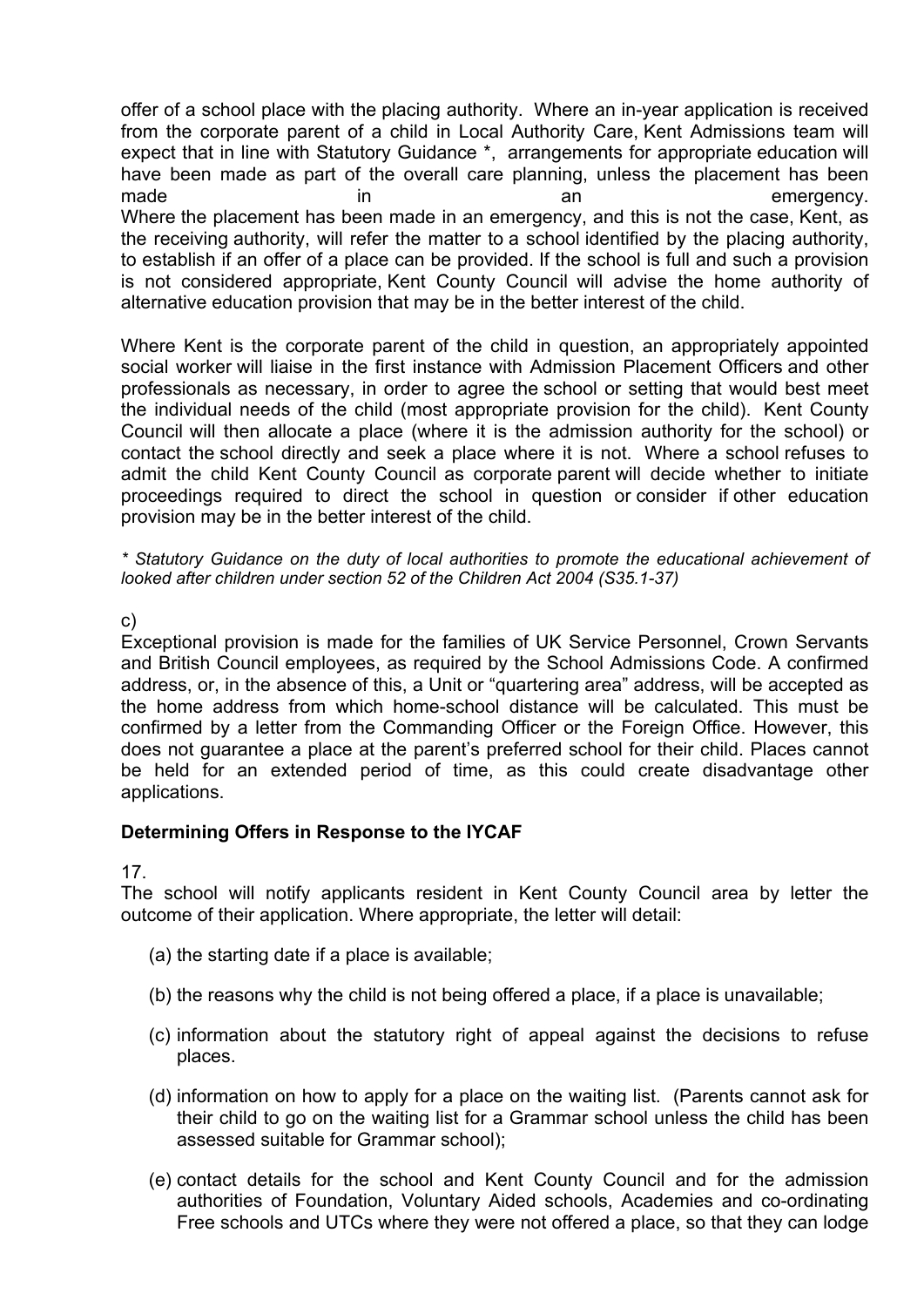an appeal with the governing body.

The letter will notify the applicant parent that they need to respond to accept or refuse the offer of a place within 10 school days.

18.

Kent residents who wish to apply for a place at an out of county school will need to either approach the school or local authority directly. This will vary between authorities. Depending on the other LA's determined process, the parent will confirm the acceptance or refusal of the place to the school or that school's LA.

19.

Kent pupils who have applied to schools and have not been offered a place can contact Kent County Council who will inform them where there is an available place at an alternative school. If no school in the local area has places available, the application may be referred to a local panel under the In Year Fair Access Protocol. If the child is already attending a school in the local area, no alternative place will be offered.

20.

Schools must inform Kent County Council of every offer that is made via the In Year Casual process to allow the necessary safeguarding checks to take place.

21.

Applicants who are not successful in gaining any place can contact Kent County Council and will be informed where there is an available place at an alternative school. Parents can then approach these schools to secure a place. These applicants will have the same access to a waiting list and right to appeal as other applicants.

# **Acceptance/Refusal of Places**

22.

The applicant parent will be advised in their offer letter that they must accept/refuse the school place offer in writing to the school within 10 school days of the date of the offer letter. If the school has not obtained a response within the specified time, it will remind the parent in writing of the need to respond within a further seven days and point out that the place may be withdrawn if no response is received. Only after having exhausted all reasonable enquiries will it be assumed that a place is not required.

23.

The school will notify Kent County Council of places accepted/refused as soon as possible after receipt of the acceptance/refusal. A mechanism for this transfer will be specified by Kent County Council.

24.

Once a place has been accepted, a child must start at the school within a reasonable length of time. This would normally be 10 school days from receipt of acceptance, but schools may extend if they feel there are justifiable reasons to do so.

# **Waiting Lists**

25.

Each oversubscribed school will keep a waiting list at least until the end of the first term. This will include details of all applicants who have named the school on the IYCAF but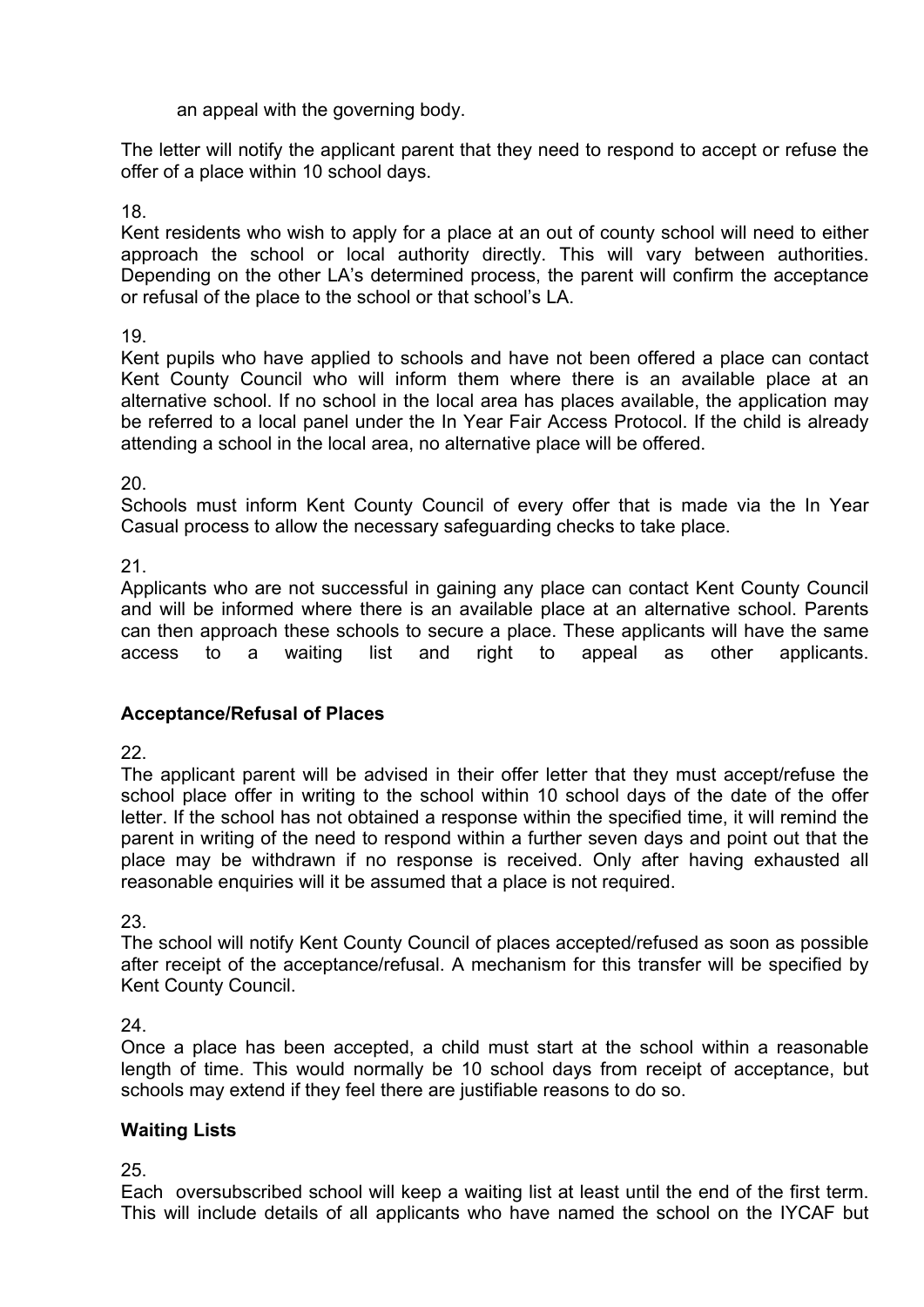could not be offered a place and have asked to be placed on a waiting list. (*A Grammar school can only put children on its waiting list if they have been assessed as suitable for a Grammar school.*)

26.

Waiting lists will be maintained in order of priority, in accordance with the school's oversubscription criteria. If a school has reached its Published Admission Number it may not admit applicants other than through the Independent Appeal process, via the process detailed in the In Year Fair Access Protocol or where special arrangements relating to children in Local Authority Care or who ceased to be so because they were adopted or children with Statements of Special Education Needs apply. To maintain the database, schools will advise Kent County Council when a place has been offered to a pupil on a waiting list. Parents whose children are refused admission will be offered a right of appeal (even if their child's name has been put on the waiting list).

# **Appeals**

27.

All parents have the statutory right to appeal against any decision refusing them a school place.

28.

Where parents have lodged an appeal against the refusal of a place and a place becomes available at the school, the place can then be offered without an appeal being heard, provided there are no other applicants at that time ranked higher on the school's waiting list. *(Where the school is a Grammar school, a place may only be offered if the child has been assessed as being suitable for a Grammar school place and there are no other applicants at that time on the school's waiting list who rank higher through the application of the school's over-subscription criteria.*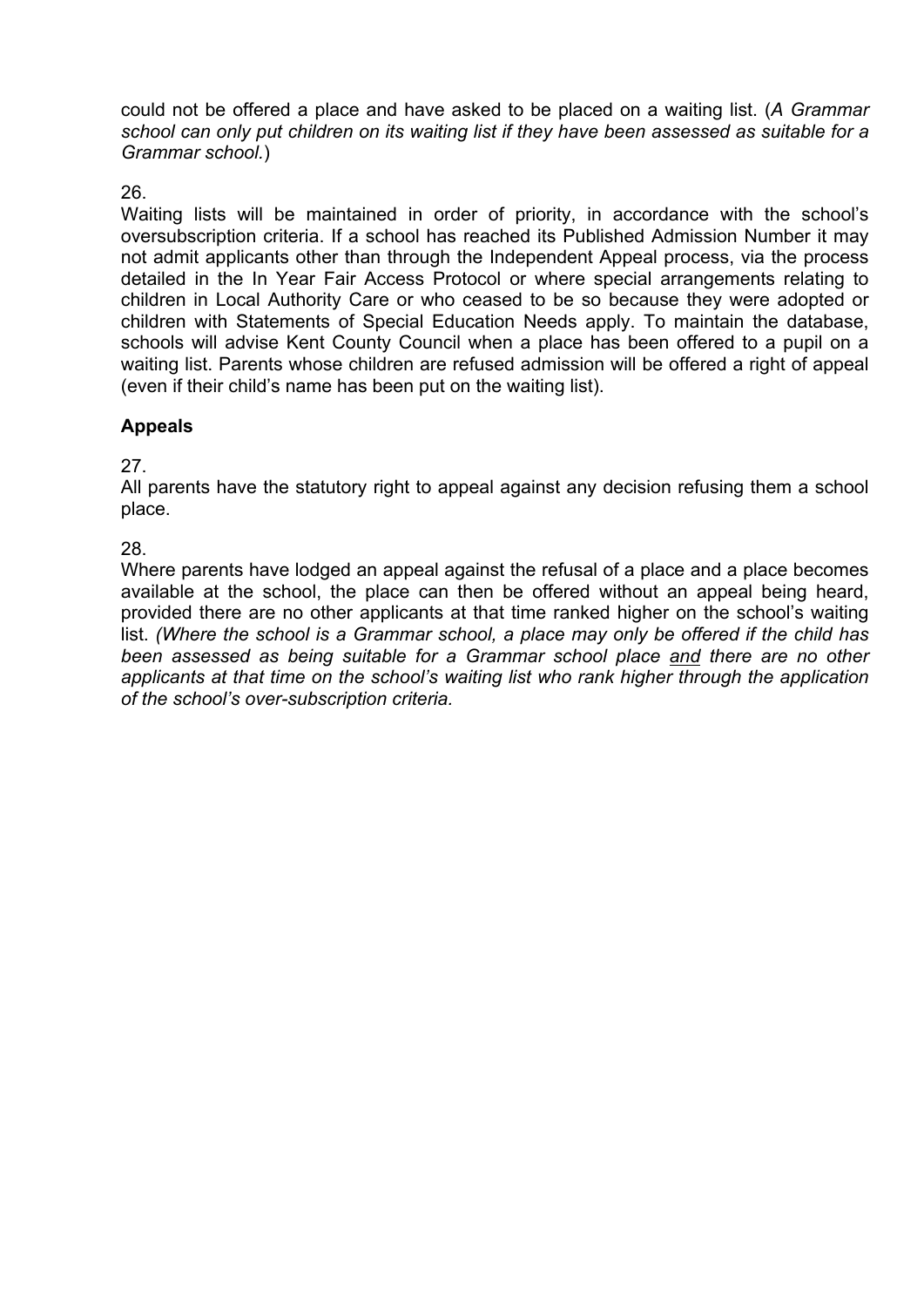# **Section 3 – Glossary of Terms**

| <b>Term</b>                      | <b>Definition</b>                                                                                                                                                                                                                                                                                                                                                                |
|----------------------------------|----------------------------------------------------------------------------------------------------------------------------------------------------------------------------------------------------------------------------------------------------------------------------------------------------------------------------------------------------------------------------------|
| LA                               | A Local Authority                                                                                                                                                                                                                                                                                                                                                                |
| The LA                           | <b>Kent County Council</b>                                                                                                                                                                                                                                                                                                                                                       |
| The LA area                      | The area in respect of which Kent County Council is the Local                                                                                                                                                                                                                                                                                                                    |
| <b>Primary education</b>         | Authority<br>Has the same meaning as in section $2(1)$ of the Education Act<br>1996                                                                                                                                                                                                                                                                                              |
| <b>Secondary</b><br>education    | Has the same meaning as in section 2(2) of the Education Act<br>1996                                                                                                                                                                                                                                                                                                             |
| <b>Primary school</b>            | Has the same meaning as in section 5(1) of the Education Act<br>1996                                                                                                                                                                                                                                                                                                             |
| <b>Secondary school</b>          | Has the same meaning as in section 5(2) of the Education Act<br>1996                                                                                                                                                                                                                                                                                                             |
| <b>School</b>                    | A Community, Foundation, Voluntary Aided or Voluntary<br>Controlled school and Academy (but not a special school) which is<br>maintained.                                                                                                                                                                                                                                        |
| <b>Foundation schools</b>        | Such of the schools as are Foundation schools. The governing<br>body is the admissions authority for these schools.                                                                                                                                                                                                                                                              |
| <b>Voluntary</b><br><b>Aided</b> | Such of the schools as are Voluntary Aided schools, the governing                                                                                                                                                                                                                                                                                                                |
| schools                          | body of these schools is the admission authority. These schools                                                                                                                                                                                                                                                                                                                  |
|                                  | are church schools, and governors must have regard to the                                                                                                                                                                                                                                                                                                                        |
|                                  | relevant diocesan board when setting admissions arrangements.                                                                                                                                                                                                                                                                                                                    |
| <b>VC schools</b>                | Such of the schools as are Voluntary Controlled schools                                                                                                                                                                                                                                                                                                                          |
| <b>Academies</b>                 | Such schools which have been established under section 482 of<br>the Education Act 1996 (as amended by section 65 of the<br>Education Act 2002) and/or those established<br>under<br>the<br>Academies Act 2010.                                                                                                                                                                  |
| <b>Free Schools</b>              | Such of the schools as are Free Schools. All-ability, state-funded<br>school set up in response to what local people say they want and<br>need in order to improve education for their children.                                                                                                                                                                                 |
| <b>UTC</b>                       | University Technical Colleges - technical Academies for 14- to 19-<br>year-olds. They have university and employer sponsors and<br>combine practical and academic studies. UTCs specialise in<br>subjects that need modern, technical, industry-standard equipment<br>- such as engineering and construction - which are taught<br>alongside business skills and the use of ICT. |
| <b>Admission authority</b>       | In relation to a community or voluntary controlled school means<br>the LA and, in relation to a trust, foundation or Voluntary Aided<br>school and Academy, means the governing body of that school                                                                                                                                                                              |
| <b>Admission</b><br>arrangements | Means the arrangements for a particular school or schools which<br>govern the procedures and decision making for the purposes of<br>admitting pupils to the school                                                                                                                                                                                                               |
| Eligible for a place             | Means that a child has been placed on a school's ranked list at<br>such a point as falls within the school's published admission<br>number.                                                                                                                                                                                                                                      |